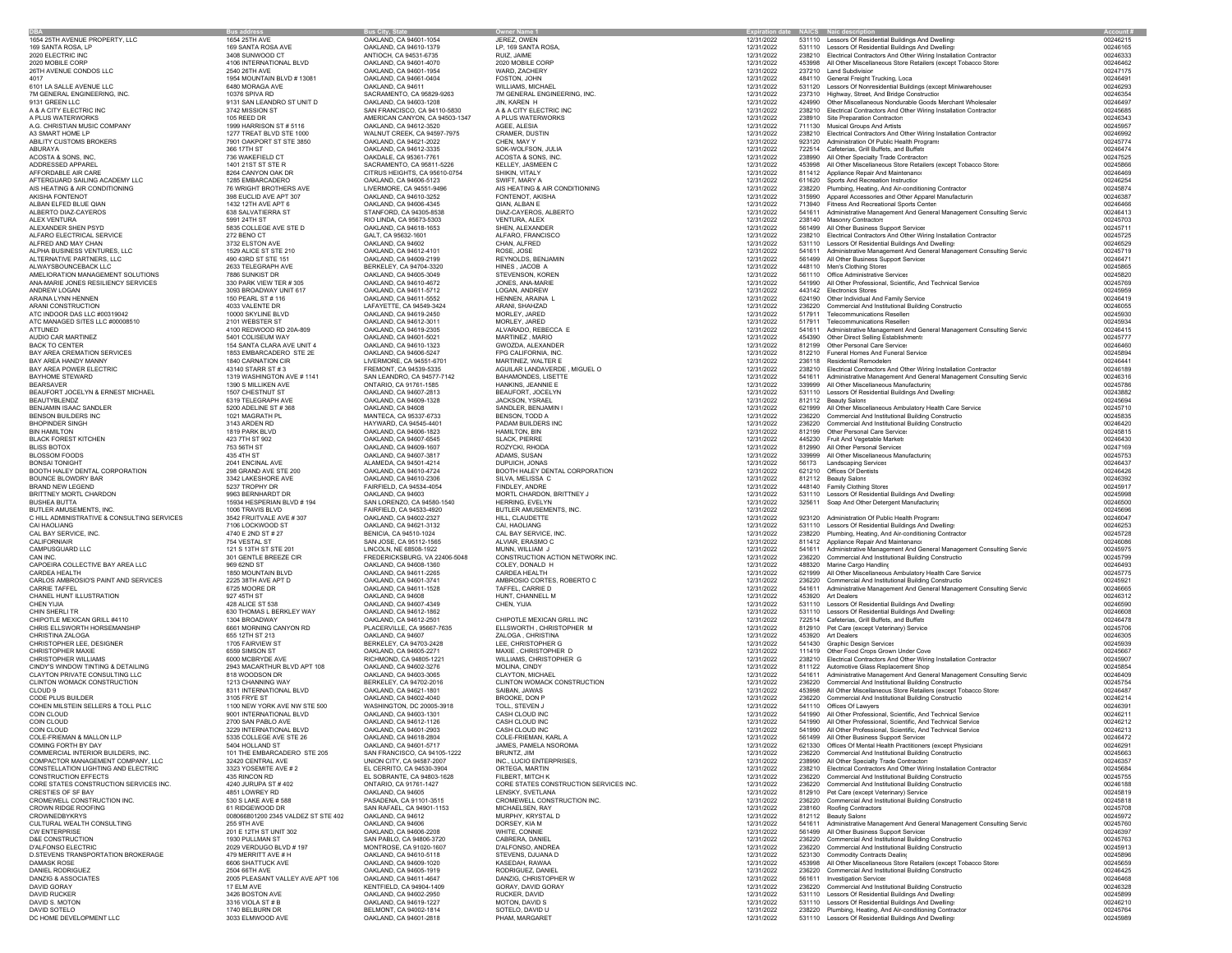| DEB                                                                  | 322 PIERCY RD STE B                              | SAN JOSE, CA 95138-1401                                | VALI, ADAM                                                          | 12/31/2022               |        | 236220 Commercial And Institutional Building Constructio                                                                              | 00246736             |
|----------------------------------------------------------------------|--------------------------------------------------|--------------------------------------------------------|---------------------------------------------------------------------|--------------------------|--------|---------------------------------------------------------------------------------------------------------------------------------------|----------------------|
| DEBRA NEVEU                                                          | 620 58TH ST                                      | OAKLAND, CA 94609-1412                                 | NEVEU, DEBRA L                                                      | 12/31/2022               |        | 541990 All Other Professional, Scientific, And Technical Service                                                                      | 00245870             |
| DELAO ELECTRIC. INC.                                                 | 617 MORAGA ST                                    | SAN FRANCISCO, CA 94122-4637                           | DELAO, WILLIAM J                                                    | 12/31/2022               |        | 238210 Electrical Contractors And Other Wiring Installation Contractor                                                                | 00246099             |
| DELICIAS LATINO<br><b>DELIGHTFUL HOMES</b>                           | 4015 INTERNATIONAL BLVD # D<br>2029 COSTA AVE    | OAKLAND, CA 94601-4072<br>SAN PABLO, CA 94806-4830     | CASTRO, MIGUEL<br>GARCIA, ADILENE                                   | 12/31/2022<br>12/31/2022 |        | 722514 Cafeterias, Grill Buffets, and Buffets<br>561499 All Other Business Support Services                                           | 00246030<br>00245673 |
| DENALI BUILDERS & DESIGN                                             | 34137 WESTCHESTER TER                            | FREMONT, CA 94555-2269                                 | ZEHAVI, TOMER                                                       | 12/31/2022               |        | 236220 Commercial And Institutional Building Constructio                                                                              | 00246327             |
| <b>DIMOND GROUP</b>                                                  | 1661 EXCELSIOR AVE                               | OAKLAND, CA 94602                                      | AUTERY, STEPHON L                                                   | 12/31/2022               |        | 512110 Motion Picture And Video Production                                                                                            | 00246735             |
| DIVINE FINANCIAL LITERACY                                            | 805 71ST AVE UNIT 144                            | OAKLAND, CA 94621-3328                                 | BROWN, DAVINA                                                       | 12/31/2022               | 4539   | 524210 Insurance Agencies And Brokerage:                                                                                              | 00245895<br>00246061 |
| DJG LLC<br>DJG LLC                                                   | 962 87TH AVE<br>962 87TH AVE                     | OAKLAND, CA 94621-1646<br>OAKLAND, CA 94621-1646       | GETRIDGE, DOMINIQUE J<br>GETRIDGE, DOMINIC J                        | 12/31/2022<br>12/31/2022 |        | Other Miscellaneous Store Retailer<br>311421 Fruit And Vegetable Canning                                                              | 00246398             |
| DMC FURNITURE GROUP                                                  | 2201 BROADWAY ST STE 400                         | OAKLAND, CA 94612                                      | DMC FURNITURE GROUP                                                 | 12/31/2022               |        | 442110 Furniture Stores                                                                                                               | 00246436             |
| DMG ENTERPRISES INC                                                  | 1485 BAY SHORE BLVD #437                         | SAN FRANCISCO, CA 94124-4010                           | DMG ENTERPRISES INC                                                 | 12/31/2022               |        | 238220 Plumbing, Heating, And Air-conditioning Contractor                                                                             | 00246351             |
| DOG BITE LAW GROUP<br>DONOVAN GRANT                                  | 1999 HARRISON ST STE 1800<br>16520 FOOTHILL BLVD | OAKLAND, CA 94612-4700<br>SAN LEANDRO, CA 94578-1509   | MONTEVIDEO, JOHN M<br>GRANT, DONOVAN R                              | 12/31/2022<br>12/31/2022 |        | 541110 Offices Of Lawyers<br>561613 Armored Car Services                                                                              | 00246389<br>00246488 |
| DOUGLAS MARSHALL II                                                  | 2840 BROADWAY                                    | OAKLAND, CA 94611-5709                                 | MARSHALL II, DOUGLAS A                                              | 12/31/2022               |        | 811121 Automotive Body, Paint, And Interior Repair And Maintenano                                                                     | 00247034             |
| DOWNEND ASHLEY S & NATHAN W                                          | 3100 RAWSON ST                                   | OAKLAND, CA 94619                                      | DOWNEND, ASHLEY S                                                   | 12/31/2022               |        | 531110 Lessors Of Residential Buildings And Dwelling:                                                                                 | 00246164             |
| <b>DUST &amp; RUST</b><br>E + E PÉREZ FOTOGRAFÍA                     | 5607 BROADWAY<br>2744 E 11TH ST UNIT G01         | OAKLAND, CA 94618-1550<br>OAKLAND, CA 94601-1429       | SPARROW, SARA<br>PÉREZ SÁNCHEZ, IGNACIO E                           | 12/31/2022<br>12/31/2022 | 541922 | 453998 All Other Miscellaneous Store Retailers (except Tobacco Store:<br>Commercial Photography                                       | 00245960<br>00245792 |
| E-14TH SMOKE SHOP                                                    | 7135 INTERNATIONAL BLVD # B                      | OAKLAND, CA 94621-3205                                 | SAEED, SAREAH                                                       | 12/31/2022               |        | 453991 Tobacco Stores                                                                                                                 | 00246402             |
| E4 EXPRESS                                                           | 248 3RD ST                                       | OAKLAND, CA 94607-4375                                 | PANG, SENG T                                                        | 12/31/2022               |        | 492110 Couriers And Express Delivery Service                                                                                          | 00245781             |
| <b>EAGLE SIGNS</b><br>EANO HOME RENOVATION                           | 1028 E ACACIA ST                                 | ONTARIO. CA 91761-4553<br>UNION CITY, CA 94587-2847    | EAGLE SIGNS, INC                                                    | 12/31/2022               | 339999 | All Other Miscellaneous Manufacturing                                                                                                 | 00245892<br>00245965 |
| EARTH GIRL DOG WALKER                                                | 31375 SANTA FE WAY<br>2757 78TH AVE              | OAKLAND, CA 94605-3301                                 | HAO, JIN<br>KIRA, LIVEYA                                            | 12/31/2022<br>12/31/2022 |        | 236220 Commercial And Institutional Building Constructio<br>541940 Veterinary Services                                                | 00245836             |
| EARTH STAR ELECTRIC                                                  | 170 MALET ST                                     | SONOMA, CA 95476-7409                                  | SINOTTE, DANIEL                                                     | 12/31/2022               |        | 238210 Electrical Contractors And Other Wiring Installation Contractor                                                                | 00246322             |
| EARTHSEED EQUITY CONSULTING                                          | 6079 OLD QUARRY LOOP                             | OAKLAND, CA 94605                                      | STEWART, SHELBY M                                                   | 12/31/2022               |        | 561499 All Other Business Support Services                                                                                            | 00245666             |
| EAST BAY WOMEN'S HEALTH<br>EAST BAY YOUTH RUGBY                      | 3300 WEBSTER ST STE 1200<br>1800 CASTERLINE RD   | OAKLAND, CA 94609-3105<br>OAKLAND, CA 94602-1822       | ACQUILINA, JOE<br>EAST BAY YOUTH RUGBY                              | 12/31/2022<br>12/31/2022 |        | 621111 Offices Of Physicians (except Mental Health Specialists<br>813110 Religious Organizations                                      | 00246601<br>00246016 |
| ECHO INTERIORS, ECHO INTERIOR DESIGN                                 | 2221 PELHAM PL                                   | OAKLAND, CA 94611                                      | <b>HWANG, SUN YEON</b>                                              | 12/31/2022               |        | 541430 Graphic Design Services                                                                                                        | 00245750             |
| ECO STAR REMODELING & CONSTRUCTION                                   | 15165 VENTURA BLVD STE 315                       | SHERMAN OAKS, CA 91403-3373                            | E I G MANAGEMENT                                                    | 12/31/2022               |        | 236220 Commercial And Institutional Building Constructio                                                                              | 00246528             |
| ECON BUILD INC                                                       | 941 S DAVID AVE<br>619 15TH ST                   | STOCKTON, CA 95205-7227                                | ECON BUILD INC                                                      | 12/31/2022               |        | 236220 Commercial And Institutional Building Constructio                                                                              | 00245876<br>00246840 |
| <b>EDWARDS BRITTNEY</b><br>EGC FAMILY PLUMBING INC                   | 1455 TRAILWOOD AVE                               | OAKLAND, CA 94612-1295<br>MANTECA, CA 95336-3048       | EDWARDS, BRITTNEY<br>PEREZ, EDGAR F                                 | 12/31/2022<br>12/31/2022 |        | 531110 Lessors Of Residential Buildings And Dwelling:<br>238220 Plumbing, Heating, And Air-conditioning Contractor                    | 00246349             |
| EHJ CONSTUCTION INC.                                                 | 1818 GILBRETH RD # 112                           | BURLINGAME, CA 94010-1217                              | EHJ CONSTUCTION INC.                                                | 12/31/2022               |        | 236220 Commercial And Institutional Building Constructio                                                                              | 00245887             |
| EHOME INTEGRATION SYSTEMS                                            | 1438 E PRINCETON CT                              | VISALIA, CA 93292-5597                                 | MULLALLY, SEAN                                                      | 12/31/2022               |        | 236220 Commercial And Institutional Building Constructio                                                                              | 00245886             |
| <b>EISMANN ETHAN</b><br>EL PATRON                                    | 3110 MAGNOLIA ST<br>333 MARITIME ST              | OAKLAND, CA 94608-4416<br>OAKLAND, CA 94607-1014       | EISMANN, ETHAN<br>PELAYO, MARTINA                                   | 12/31/2022<br>12/31/2022 |        | 531110 Lessors Of Residential Buildings And Dwelling:<br>722514 Cafeterias, Grill Buffets, and Buffets                                | 00247171<br>00245687 |
| ELEANOR BLAKE                                                        | 410 FAIRMOUNT AVE #102                           | OAKLAND, CA 94611-5512                                 | <b>BLAKE, ELEANOR L</b>                                             | 12/31/2022               |        | 541219 Other Accounting Services                                                                                                      | 00245678             |
| ELECTRIC CURRENT CONSTRUCTION INC                                    | 121 MIRALOMA DR                                  | SAN FRANCISCO, CA 94127-1642                           | ELECTRIC CURRENT CONSTRUCTION INC                                   | 12/31/2022               |        | 238210 Electrical Contractors And Other Wiring Installation Contractor                                                                | 00246338             |
| FLEVATED BY ALICE<br>ELIZABETH ANN WILLIAMS                          | 2345 VALDEZ ST STE 107<br>1143 79TH AVE # A-D    | OAKLAND, CA 94612<br>OAKLAND, CA 94621-2536            | KINCADE, ALICE F<br>WILLIAMS, ELIZABETH A                           | 12/31/2022<br>12/31/2022 |        | 812112 Beauty Salons<br>531110 Lessors Of Residential Buildings And Dwelling:                                                         | 00245693<br>00246501 |
| ELIZABETH ANN WILLIAMS                                               | 1505 37TH AVE # 1-5                              | OAKLAND, CA 94601-3533                                 | WILLIAMS, ELIZABETH A                                               | 12/31/2022               |        | 531110 Lessors Of Residential Buildings And Dwelling:                                                                                 | 00246502             |
| ELIZABETH ANN WILLIAMS                                               | 1260 79TH AVE #1-6                               | OAKLAND, CA 94621-2626                                 | WILLIAMS, ELIZABETH A                                               | 12/31/2022               |        | 531110 Lessors Of Residential Buildings And Dwelling:                                                                                 | 00246505             |
| ELKA Z ELECTRIC, INC.<br>ERGOGENESIS WORKPLACE SOLUTIONS             | <b>40473 DAVIS ST</b><br>1 BODYBILT PL           | FREMONT, CA 94538-2850<br>NAVASOTA, TX 77868-3713      | ELKAZ, NEDZAD<br><b>GERBINO, TONY</b>                               | 12/31/2022<br>12/31/2022 |        | 238210 Electrical Contractors And Other Wiring Installation Contractor<br>442110 Furniture Stores                                     | 00246148<br>00246435 |
| ERW METALS                                                           | 1300 CLAY ST STE 600                             | OAKLAND, CA 94612-1422                                 | GUERRERO, ERICA                                                     | 12/31/2022               |        | 332312 Fabricated Structural Metal Manufacturing                                                                                      | 00246461             |
| ESTECH SYSTEMS, INC.                                                 | 3701 E PLANO PKWY STE 300                        | PLANO. TX 75074-1819                                   | <b>VERGATI, ERIC</b>                                                | 12/31/2022               |        | 517919 All Other Telecommunications                                                                                                   | 00246534             |
| EVELYN SALGUERO                                                      | 433 CAYUGA ST                                    | SANTA CRUZ, CA 95062-2409                              | SALGUERO, EVELYN N                                                  | 12/31/2022               |        | 453920 Art Dealers<br>531110 Lessors Of Residential Buildings And Dwelling:                                                           | 00246385<br>00246846 |
| EXELYX, LLC<br><b>FAB GUARDIAN ANTIQUES</b>                          | 449 MERRITT AVE # UNIT A-D<br>8520 BIRCH ST      | OAKLAND, CA 94610-5145<br>OAKLAND, CA 94621            | DREGO, MARIEL C<br>LEWIS, FABIOLA                                   | 12/31/2022<br>12/31/2022 |        | 453310 Used Merchandise Stores                                                                                                        | 00245816             |
| <b>FAM NAIL SPA</b>                                                  | 5095 TELEGRAPH AVE # B                           | OAKLAND, CA 94609-2067                                 | DINH, HUONG T                                                       | 12/31/2022               |        | 812112 Beauty Salons                                                                                                                  | 00245802             |
| FCB INTERNATIONAL CO                                                 | 3274 ETTIE ST<br>2353 E 12TH ST K14              | OAKLAND, CA 94608                                      | CHIANG, SCOTT<br>THE BLAQUE GROUP                                   | 12/31/2022               |        | 541611 Administrative Management And General Management Consulting Servic<br>722514 Cafeterias, Grill Buffets, and Buffets            | 00246408             |
| <b>FISHBONE NORCAL</b><br>FOOT REFLEXOLOGY EXPERT                    | 1050 INTERNATIONAL BLVD                          | OAKLAND, CA 94601-1014<br>OAKLAND, CA 94606-3730       | LUO. DIFENG                                                         | 12/31/2022<br>12/31/2022 |        | 812199 Other Personal Care Service                                                                                                    | 00246480<br>00246443 |
| FREYMILY ZAFIRA GONZALEZ SIRA                                        | 5 ELYSIAN PL                                     | OAKLAND, CA 94605-4924                                 | GONZALEZ SIRA, FREYMILY ZAFIRA                                      | 12/31/2022               |        | 445230 Fruit And Vegetable Market:                                                                                                    | 00246508             |
| FRUITS ON WHEELS 2.0                                                 | 187 MONTECITO AVE APT 101                        | OAKLAND, CA 94610-4512                                 | CAMPOS, MELISSA P                                                   | 12/31/2022               |        | 111419 Other Food Crops Grown Under Cove                                                                                              | 00246433             |
| <b>GARETT EAVES</b><br><b>GASLIGHT INTERIORS</b>                     | 351 LESTER AVE APT 2C<br>1651 27TH AVE           | OAKLAND, CA 94606-1390<br>OAKLAND, CA 94601-1611       | EAVES, GARETT W<br>SIEGEL SANCHEZ, ALISON J                         | 12/31/2022<br>12/31/2022 |        | 541930 Translation And Interpretation Service<br>541430 Graphic Design Services                                                       | 00245657<br>00245749 |
| GDS CLOTH GOODS                                                      | 2311 ADELINE ST UNIT L                           | OAKLAND, CA 94607-2301                                 | SIEBURGER, GEANA                                                    | 12/31/2022               |        | 314999 All Other Miscellaneous Textile Product Mill                                                                                   | 00246200             |
| <b>GLITTERBUG INSPIRE</b>                                            | 1425 86TH AVE                                    | OAKLAND, CA 94621-1501                                 | JEAN, SOPHONIA                                                      | 12/31/2022               | 453998 | All Other Miscellaneous Store Retailers (except Tobacco Store:                                                                        | 00246321             |
| GOBLE RACHEL D & ERNEST JR<br><b>GOLDEN BAY ELECTRIC</b>             | 675 SANTA RAY AVE<br>111 POPPY CT                | OAKLAND, CA 94610<br>VALLEJO. CA 94591-7658            | GOBLE, RACHEL<br>ORTEGA, EDGAR                                      | 12/31/2022<br>12/31/2022 |        | 531110 Lessors Of Residential Buildings And Dwelling:<br>221122 Flectric Power Distribution                                           | 00246039<br>00245966 |
| GOPA'S BOXING CLUB                                                   | 3651 FOOTHILL BLVD                               | OAKLAND, CA 94601-3635                                 | ZAIB, ADNAN                                                         | 12/31/2022               |        | 611620 Sports And Recreation Instruction                                                                                              | 00246473             |
| GRAHAM STEVEN & DRESE STACIE                                         | 860 VERMONT ST                                   | OAKLAND, CA 94610-2104                                 | <b>GRAHAM, STEVEN</b>                                               | 12/31/2022               |        | 531110 Lessors Of Residential Buildings And Dwelling:                                                                                 | 00246842             |
| <b>GRAND LAKE</b><br>GRANT, SCOTT AND SNOWDEN INC                    | 702 31 ST ST<br>3559 MT DIABLO BLVD #48          | OAKLAND, CA 94609-2925<br>LAFAYETTE, CA 94549-3850     | BLOOM, M.J.<br>GRANT, SCOTT AND SNOWDEN INC                         | 12/31/2022<br>12/31/2022 |        | 236220 Commercial And Institutional Building Constructio<br>236220 Commercial And Institutional Building Constructio                  | 00245964<br>00245871 |
| <b>GRAVITY SHIELD ROOFING</b>                                        | 148 CARLING CT                                   | SAN JOSE, CA 95111-4007                                | LOPEZ, ARTURO S                                                     | 12/31/2022               |        | 238160 Roofing Contractors                                                                                                            | 00246352             |
| GREEN LEAF SOLAR & ELECTRIC INC                                      | 667 N 12TH ST                                    | SAN JOSE, CA 95112-3225                                | GREEN LEAF SOLAR & ELECTRIC INC                                     | 12/31/2022               |        | 238210 Electrical Contractors And Other Wiring Installation Contractor                                                                | 00246632             |
| GREGORIO PELAYO & ABRAHAM PELAYO<br>GTP STRUCTURES II, LLC #00381617 | 1001 FRUITVALE AVE # A<br>1715 HIGH ST           | OAKLAND, CA 94601-2956<br>OAKLAND, CA 94601-4661       | PELAYO, GREGORIO<br>MORLEY, JARED                                   | 12/31/2022<br>12/31/2022 |        | 111419 Other Food Crops Grown Under Cove<br>517911 Telecommunications Resellers                                                       | 0024597<br>00245931  |
| HAILE TEWODROS                                                       | 2911 MYRTLE ST                                   | OAKLAND, CA 94608                                      | HAILE, TEWODROS                                                     | 12/31/2022               |        | 531110 Lessors Of Residential Buildings And Dwelling:                                                                                 | 00246199             |
| HAIR BY MAYA                                                         | 2345 VALDEZ ST # 101                             | OAKLAND, CA 94612                                      | PINTO, MAYARA C                                                     | 12/31/2022               |        | 812112 Beauty Salons                                                                                                                  | 00245662             |
| HARADA SPORTS CHIROPRACTIC CORP.                                     | 1451 HAMPEL ST                                   | OAKLAND, CA 94602-1347                                 | HARADA SPORTS CHIROPRACTIC CORP.                                    | 12/31/2022               |        | 621310 Offices Of Chiropractors                                                                                                       | 00245828<br>00247332 |
| HAVEN VILLAGES<br>HDEZ, LLC                                          | 55 9TH ST 1616<br>344 20TH ST                    | SAN FRANCISCO, CA 94103-1456<br>OAKLAND, CA 94612-3577 | HAVEN VILLAGES, INC (A DELAWARE C CORPORATION)<br>HERNANDEZ, MIGUEL | 12/31/2022<br>12/31/2022 | 531    | Real Estate<br>237210 Land Subdivision                                                                                                | 00245721             |
| HEALTHFLEX HOSPICE                                                   | 7677 OAKPORT ST STE 920                          | OAKLAND, CA 94621-1929                                 | <b>HEALTHFLEX HOSPICE</b>                                           | 12/31/2022               | 923120 | Administration Of Public Health Program:                                                                                              | 00246771             |
| HEARTLESS CLOTHINGLINE                                               | 357 LIGHTHOUSE DR 94590                          | VALLEJO, CA 94590-4005                                 | AUSTIN', ALAN                                                       | 12/31/2022               |        | 315990 Apparel Accessories and Other Apparel Manufacturin                                                                             | 00246383             |
| <b>HEDWIG XPRESS</b><br>HIGH STREET SMOKE SHOP                       | 5800 COLISEUM WAY<br>2400 HIGH ST                | OAKLAND, CA 94621-4043<br>OAKLAND, CA 94601-4834       | RAZAQ, AHMAD<br>ALAZZANI, MAGED                                     | 12/31/2022<br>12/31/2022 | 453991 | 492110 Couriers And Express Delivery Service<br><b>Tobacco Stores</b>                                                                 | 00246422<br>00246401 |
| HIGH TIDE AQUATICS LLC                                               | 2819 MACARTHUR BLVD                              | OAKLAND, CA 94602-3229                                 | COLBY, KEN                                                          | 12/31/2022               |        | 453998 All Other Miscellaneous Store Retailers (except Tobacco Store:                                                                 | 00245869             |
| HILL LARRY D & KAREN J TRS                                           | 4922 SCOTIA AVE                                  | OAKLAND, CA 94605-5648                                 | HILL, LARRY D                                                       | 12/31/2022               |        | 531110 Lessors Of Residential Buildings And Dwelling:                                                                                 | 00246838             |
| HING YEE TRADING COMPANY<br>HINKSON CONSTRUCTION INC                 | 806 INTERNATIONAL BLVD<br>4905 MYRTLE DR         | OAKLAND, CA 94606-3629<br>CONCORD, CA 94521-1435       | PHAM, MAI<br>HINKSON CONSTRUCTION INC                               | 12/31/2022<br>12/31/2022 |        | 453998 All Other Miscellaneous Store Retailers (except Tobacco Store:<br>238140 Masonry Contractors                                   | 00245958<br>00245948 |
| <b>HOANG REPAIR</b>                                                  | 2252 ENCINAL AVE                                 | ALAMEDA CA 94501-4413                                  | NGUYEN, HOANG                                                       | 12/31/2022               |        | 812990 All Other Personal Service                                                                                                     | 00246277             |
| HOLLER FOR HAULERS                                                   | 2302 11TH AVE                                    | OAKLAND, CA 94606-2712                                 | MAHONE, KAI J                                                       | 12/31/2022               |        | 562212 Solid Waste Landfill                                                                                                           | 00245785             |
| HOLT CONSTRUCTION, INC.<br>HOME ON THE RANGE                         | 36 BELLARMINE CT<br>2773 TFI FGRAPH AVE          | CHICO, CA 95928-7149<br>OAKLAND, CA 94612-1733         | HOLT CONSTRUCTION, INC.<br>LOUIE-FRANCO, MAY                        | 12/31/2022<br>12/31/2022 |        | 236220 Commercial And Institutional Building Constructio<br>454390 Other Direct Selling Establishments                                | 00246310<br>00246593 |
| HOOKAH CAFE                                                          | 10235 PIPPIN ST # C                              | OAKLAND, CA 94603-3057                                 | DUNN, RESHAWN                                                       | 12/31/2022               |        | 453991 Tobacco Stores                                                                                                                 | 00245897             |
| HOOKED ON TONIC                                                      | 1219 84TH AVE                                    | OAKLAND, CA 94621-1815                                 | HOOKED ON TONIC                                                     | 12/31/2022               |        | 445230 Fruit And Vegetable Market:                                                                                                    | 00247268             |
| <b>HOU QINGMING</b><br>HUGHES ORTHOPEDICS PC                         | 776 37TH ST<br>2648 INTERNATIONAL BLVD STE 702   | OAKLAND, CA 94609-2332<br>OAKLAND, CA 94601-1506       | HOU OINGMING<br>HUGHES ORTHOPEDICS PC                               | 12/31/2022<br>12/31/2022 |        | 531110 Lessors Of Residential Buildings And Dwelling<br>621112 Offices Of Physicians, Mental Health Specialists                       | 00246141<br>00246467 |
| <b>HUNGRY PACKS</b>                                                  | 1035 22ND AVE UNIT 11                            | OAKLAND, CA 94606-5271                                 | HUNGRY PACKS                                                        | 12/31/2022               |        | 4539 Other Miscellaneous Store Retailers                                                                                              | 00246499             |
| HUNTSBERRY LLC                                                       | 10151 FOOTHILL BLVD                              | OAKLAND, CA 94605-5103                                 | HELAIQA, HUSEIN M                                                   | 12/31/2022               |        | 445310 Beer, Wine, And Liquor Stores                                                                                                  | 00246448             |
| <b>IDENTAFIRE DESIGN LLC</b><br><b>IDILVICE</b>                      | 1050 47TH AVE 7<br>4193 PARK BLVD                | OAKLAND, CA 94601-5153<br>OAKLAND, CA 94602-1206       | JOSEPH, AARON D<br>SWISS CHOCOLATE, INC.                            | 12/31/2022<br>12/31/2022 |        | 541430 Graphic Design Services<br>453998 All Other Miscellaneous Store Retailers (except Tobacco Store:                               | 00246519<br>00245983 |
| <b>IMAN A SHARIFF</b>                                                | 3123 MARTIN LUTHER KING JR WAY APT 6             | OAKLAND, CA 94609-2900                                 | <b>IMANAHMED</b>                                                    | 12/31/2022               |        | 541930 Translation And Interpretation Service                                                                                         | 00245985             |
| <b>IMETAL INC</b>                                                    | 60 HEGENBERGER PL                                | OAKLAND, CA 94621-1302                                 | <b>IMETAL INC</b>                                                   | 12/31/2022               |        | 332312 Fabricated Structural Metal Manufacturing                                                                                      | 00245860             |
| <b>IMPLEO</b><br>IN TENSION DESIGN                                   | 825 57TH ST APT A<br>2635 E 11TH ST              | OAKLAND, CA 94608-2851<br>OAKLAND, CA 94601-1426       | POLLET-YOUNG, GREGORY L<br>PASQUALINO III, PHILIP P                 | 12/31/2022<br>12/31/2022 |        | 541990 All Other Professional, Scientific, And Technical Service<br>541430 Graphic Design Services                                    | 00245947<br>00245770 |
| INCREDIBLE SECONDS LLC                                               | 7540 MACARTHUR BLVD STE A                        | OAKLAND, CA 94605-2938                                 | KNIGHT, JANELLE                                                     | 12/31/2022               |        | 453310 Used Merchandise Stores                                                                                                        | 00245901             |
| <b>INDASPEC</b>                                                      | 976 S 1ST ST                                     | SAN JOSE, CA 95110-3127                                | INDA, DAVID                                                         | 12/31/2022               |        | 238210 Electrical Contractors And Other Wiring Installation Contractor                                                                | 00245772             |
| <b>IRMA ERRIQUEZ</b><br><b>ISOM ADVISORS</b>                         | 5395 BANCROFT AVE<br>17821 17TH ST STE 245       | OAKLAND, CA 94601-5807<br>TUSTIN, CA 92780-2136        | ENRIQUEZ, IRMA<br><b>URBAN FUTURES INC</b>                          | 12/31/2022<br>12/31/2022 |        | 722514 Cafeterias, Grill Buffets, and Buffets<br>561110 Office Administrative Services                                                | 00246476<br>00246451 |
| IWG-TLA TELECOM, LLC #00207624                                       | 7221-7223 E 14TH ST                              | OAKLAND, CA 94621                                      | MORLEY, JARED                                                       | 12/31/2022               |        | 517911 Telecommunications Resellers                                                                                                   | 00245933             |
| IWG-TLA TELECOM, LLC #00209691                                       | 7221-7223 E 14TH ST                              | OAKLAND, CA 94621                                      | MORLEY, JARED                                                       | 12/31/2022               |        | 517911 Telecommunications Resellers                                                                                                   | 00245929             |
| <b>J &amp; M CONSTRUCTION</b>                                        | 2532 WILLIAMS ST                                 | SAN LEANDRO, CA 94577-3151                             | FLORES, MIGUEL                                                      | 12/31/2022               |        | 236220 Commercial And Institutional Building Constructio                                                                              | 00245789             |
| <b>J&amp;M ARTS&amp;CRAFTS</b><br>JADA RAMOS                         | 3567 LAUREL AVE<br>2345 VALDEZ ST STE 213        | OAKLAND, CA 94602-3842<br>OAKLAND, CA 94612            | LEE, CHUN WAI<br>RAMOS, JADA M                                      | 12/31/2022<br>12/31/2022 |        | 448190 Other Clothing Stores<br>812990 All Other Personal Services                                                                    | 00245766<br>00245642 |
| JALEN MCFERREN& EASTON MCFERREN                                      | 828 40TH ST                                      | OAKLAND, CA 94608                                      | MCFERREN, JALEN                                                     | 12/31/2022               |        | 531110 Lessors Of Residential Buildings And Dwelling:                                                                                 | 00246121             |
| JAMES & JAMES PLUMBING                                               | 387 NEWMAN DR                                    | SOUTH SAN FRANCISCO, CA 94080-3019                     | BOHAN, CODY J                                                       | 12/31/2022               |        | 238220 Plumbing, Heating, And Air-conditioning Contractor                                                                             | 00245890             |
| JAMES P. SILVA CONSTRUCTION<br>JAMES W HEAD                          | 4235 KROLOP RD<br>5015 CRYSTAL RIDGE CT          | CASTRO VALLEY, CA 94546-1221<br>OAKLAND, CA 94605-3873 | SILVA, JAMES P<br>HEAD, JAMES W                                     | 12/31/2022<br>12/31/2022 |        | 236220 Commercial And Institutional Building Constructio<br>541611 Administrative Management And General Management Consulting Servic | 00245767<br>00246412 |
| <b>JAMES YUN</b>                                                     | 609 PALISADE DR                                  | OAKLAND, CA 94607-1816                                 | YUN, JAMES                                                          | 12/31/2022               |        | 531110 Lessors Of Residential Buildings And Dwelling:                                                                                 | 00246024             |
| JAMILA JOHNSON HARRIS FINE ART                                       | 9034 HILLSIDE ST APT D                           | OAKLAND, CA 94603-1946                                 | HARRIS, JAMILA                                                      | 12/31/2022               |        | 453920 Art Dealers                                                                                                                    | 00245861             |
| JAMSHIDNEJAD AVA & DONNA                                             | 3404 ADELINE ST                                  | OAKLAND, CA 94608                                      | J5 HOMES INC                                                        | 12/31/2022               |        | 531110 Lessors Of Residential Buildings And Dwelling:                                                                                 | 00246812             |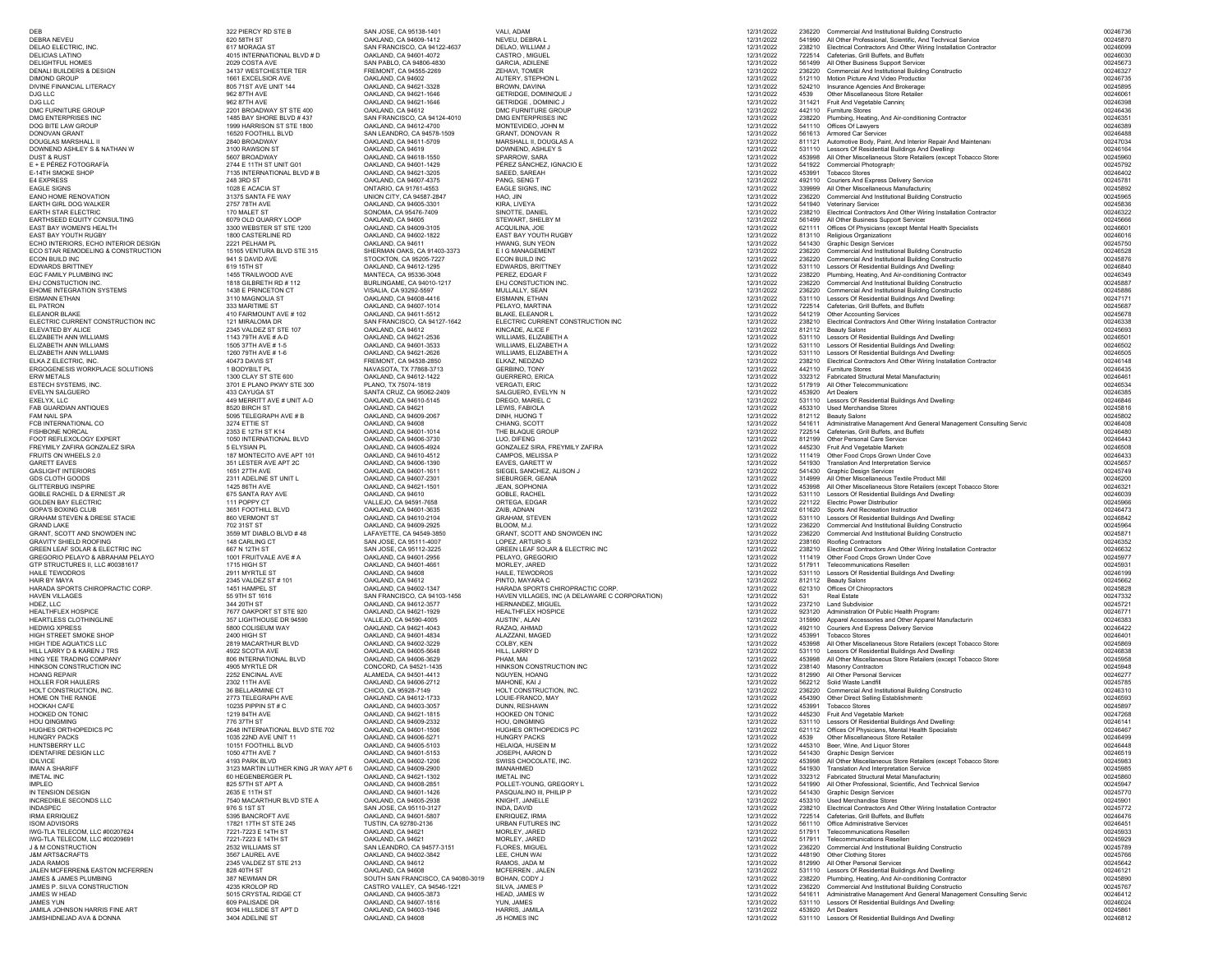| <b>JANINE BEDON</b>                                                               | 3840 39TH AVE # B                                    | OAKLAND, CA 94619-2043                                       | BEDON, JANINE EMMANUELLE E                                              | 12/31/2022               |                 | 541611 Administrative Management And General Management Consulting Servic                                                                | 00246411             |
|-----------------------------------------------------------------------------------|------------------------------------------------------|--------------------------------------------------------------|-------------------------------------------------------------------------|--------------------------|-----------------|------------------------------------------------------------------------------------------------------------------------------------------|----------------------|
| JEANNE'S BROTH LLC                                                                | 4302 CRESTFIELD DR                                   | SAN RAMON, CA 94582-5358                                     | PHAN, VERNHUING                                                         | 12/31/2022               |                 | 111419 Other Food Crops Grown Under Cove                                                                                                 | 00246523             |
| JEFFERSON BRIE A<br><b>JFT MARTINFZ ARTS</b>                                      | 701 32ND ST<br>840 ARLINGTON AVE                     | OAKLAND, CA 94609-2986<br>OAKLAND, CA 94608                  | JEFFERSON, BRIE A<br>MARTINEZ, JETRO                                    | 12/31/2022<br>12/31/2022 |                 | 531110 Lessors Of Residential Buildings And Dwelling:<br>453920 Art Dealers                                                              | 00246775<br>00246386 |
| JEWELL HICKMAN                                                                    | 1010 KIRKHAM ST APT 293                              | OAKLAND, CA 94607-2181                                       | HICKMAN, JEWELL                                                         | 12/31/2022               |                 | 711190 Other Performing Arts Companies                                                                                                   | 00246843             |
| <b>JIANER ZHANG</b><br>JIENLIN CHEN                                               | 3521 MIDVALE AVE<br>988 FRANKLIN ST 706              | OAKLAND, CA 94602<br>OAKLAND, CA 94607                       | ZHANG, JIANER<br>CHEN, JIENLIN                                          | 12/31/2022<br>12/31/2022 |                 | 531110 Lessors Of Residential Buildings And Dwelling:<br>531110 Lessors Of Residential Buildings And Dwelling:                           | 00245970<br>00246042 |
| JMB CONSTRUCTION INC                                                              | 132 S MAPLE AVE                                      | SOUTH SAN FRANCISCO, CA 94080-6302                           | JMB CONSTRUCTION INC                                                    | 12/31/2022               |                 | 236220 Commercial And Institutional Building Constructio                                                                                 | 00245742             |
| JOHN ABRAM ROBINSON<br>JOHN ALBERT IACCARINO REVOCABLE TRUST                      | 2730 EC REEMS CT #1B<br>2631 PLEASANT ST             | OAKLAND, CA 94605-4050<br>OAKLAND, CA 94602-2124             | ABRAM, JOHN<br>IACCARINO, JOHN A                                        | 12/31/2022<br>12/31/2022 |                 | 541810 Advertising Agencies<br>531110 Lessors Of Residential Buildings And Dwelling:                                                     | 00246040<br>00245946 |
| JOHN SUTTI & ASSOCIATES, INC.                                                     | 700 AIRPORT BLVD #410                                | BURLINGAME, CA 94010-1935                                    | PARK, SANGHY                                                            | 12/31/2022               |                 | 236220 Commercial And Institutional Building Constructio                                                                                 | 00246051             |
| JONATHAN NGUYEN DANG<br>JOSE ABRAHAM ARANDA ALVAREZ                               | 3365 MONTEREY BLVD<br>27222 CAPRI AVE                | OAKLAND, CA 94602-3562<br>HAYWARD, CA 94545-3306             | DANG'S BROTHER CONSTRUCTION<br>ARANDA ALVAREZ, JOSE A                   | 12/31/2022<br>12/31/2022 |                 | 236220 Commercial And Institutional Building Constructio<br>236220 Commercial And Institutional Building Constructio                     | 00246157<br>00246194 |
| JOSE REYES GUTIERREZ                                                              | 2903 SAN BRUNO AVE                                   | SAN FRANCISCO, CA 94134-2005                                 | GUTIERREZ, JOSE                                                         | 12/31/2022               |                 | 238160 Roofing Contractors                                                                                                               | 00245878             |
| JUAN ALEJANDRE MARTINEZ<br>JUAN CARLOS HENRIQUEZ                                  | 5401 COLISEUM WAY<br>1123 ELMHURST AVE               | OAKLAND, CA 94601-5021<br>OAKLAND, CA 94603-2401             | MARTINEZ, JUAN ALEJANDRE<br>HENRIQUEZ, JUAN C                           | 12/31/2022<br>12/31/2022 |                 | 454390 Other Direct Selling Establishments<br>811111 General Automotive Repai                                                            | 00246536<br>00246520 |
| <b>JUAN PIMENTEL</b>                                                              | 32439 LAKE TEMESCAL LN                               | FREMONT, CA 94555-1078                                       | PIMENTEL, JUAN                                                          | 12/31/2022               |                 | 561730 Landscaping Services                                                                                                              | 00246490             |
| JULIE'S STAGING AND DECOR<br>JULIO CESAR BARRERA                                  | 2812 76TH AVE<br>962 70TH AVE                        | OAKLAND, CA 94605-2908<br>OAKLAND, CA 94621-3310             | MONTELONGO, JULIANNA N<br>BARRERA, JULIO C                              | 12/31/2022<br>12/31/2022 |                 | 531110 Lessors Of Residential Buildings And Dwelling:                                                                                    | 00245824<br>00246509 |
| JUNGLE DOG                                                                        | 4 ROCHDALE WAY                                       | BERKELEY, CA 94708-1219                                      | TANUMYROSHGI. ELIJAH O                                                  | 12/31/2022               |                 | 111419 Other Food Crops Grown Under Cove                                                                                                 | 00245759             |
| JUSTINVEST LLC<br>K.A.G.E. UNIVERSAL                                              | 101 BROADWAY STF 302<br>4408 MARKET ST STE A         | OAKLAND, CA 94607-3745<br>OAKLAND, CA 94608-3455             | JUSTINVEST LLC<br>BROWN, WILLIAM                                        | 12/31/2022<br>12/31/2022 |                 | 523930 Investment Advice<br>453920 Art Dealers                                                                                           | 00246359<br>00245784 |
| K.L. BUILDERS                                                                     | 248 3RD ST STE 560                                   | OAKLAND, CA 94607-4375                                       | K.L. HOLDINGS COMPANY                                                   | 12/31/2022               |                 | 236220 Commercial And Institutional Building Constructio                                                                                 | 00245963             |
| KA'CHAUNN LLC<br>KAMCO HOUSING                                                    | 6114 HAYES ST<br>2332 HARRISON ST                    | OAKLAND, CA 94621<br>OAKLAND, CA 94612-3712                  | HARDY, KA'CHAUNN<br>KHAZEN, MAHNAZ                                      | 12/31/2022<br>12/31/2022 | 315990          | Apparel Accessories and Other Apparel Manufacturin<br>623990 Other Residential Care Facilities                                           | 00245761<br>00246159 |
| KARISSA JIAWEN II                                                                 | 170 10TH ST APT 7                                    | OAKLAND, CA 94607-4869                                       | <b>II KARISSA J</b>                                                     | 12/31/2022               |                 | 561510 Travel Agencies                                                                                                                   | 00245944             |
| KATZLAPIDES COLBY<br>KENNETH WILLIAM STONE, TRUSTEE, KENNETH W. STONE             | 515 VALLE VISTA AVE<br>4223 MONTGOMERY ST            | OAKLAND, CA 94610-1908<br>OAKLAND, CA 94611-4709             | KATZ-LAPIDES, COLBY<br>STONE, KENNETH                                   | 12/31/2022<br>12/31/2022 |                 | 531110 Lessors Of Residential Buildings And Dwelling:<br>531110 Lessors Of Residential Buildings And Dwelling:                           | 00245935<br>00246512 |
| KEVIN & VALOR RAINGUTTER CLEANING                                                 | 172   ARISSA   N                                     | VALLEJO. CA 94590-7607                                       | JOHNSON, VALOR D                                                        | 12/31/2022               |                 | 488490 Other Support Activities For Road Transportatio                                                                                   | 00245881             |
| <b>KEVIN LIGABUE</b><br>KING KONG GIFT & SMOKE                                    | 1919 MARKET ST UNIT 403<br>2278 INTERNATIONAL BLVD   | OAKLAND, CA 94607-3380<br>OAKLAND, CA 94606-5004             | LIGABUE, KEVIN<br>ISA, JABR A                                           | 12/31/2022<br>12/31/2022 |                 | 812990 All Other Personal Services<br>453220 Gift, Novelty, And Souvenir Store:                                                          | 00245686<br>00245893 |
| KINGSMEN GROOMING PARLOR LLC                                                      | 461 2ND ST                                           | OAKLAND, CA 94607-3839                                       | RODRIGUEZ, GEORGE A                                                     | 12/31/2022               |                 | 812111 Barber Shops                                                                                                                      | 00245752             |
| <b>KIRK HEATH</b>                                                                 | 321 FOOTHILL BLVD                                    | OAKLAND, CA 94606-2322                                       | HEATH, KIRK W                                                           | 12/31/2022               |                 | 531110 Lessors Of Residential Buildings And Dwelling:                                                                                    | 00246510             |
| KN LLC<br>KONG XIANGYUE                                                           | 2123 90TH AVE<br>1305 CAMPBELL ST                    | OAKLAND, CA 94603-1802<br>OAKLAND, CA 94607-1507             | NAGI, KIED Y<br>KONG, XIANGYUE                                          | 12/31/2022<br>12/31/2022 |                 | 492110 Couriers And Express Delivery Service<br>531110 Lessors Of Residential Buildings And Dwelling:                                    | 00246167<br>00246755 |
| KOOL45 EATS & TREATS                                                              | 1526 MILTON ST                                       | STOCKTON, CA 95205-7024                                      | ROBINSON, BARRY D                                                       | 12/31/2022               |                 | 722330 Mobile Food Services                                                                                                              | 00245859             |
| KROWNED KULTURE KLOTHING<br><b>KUME FLOAT</b>                                     | 3838 TURQUOISE WAY #322<br>584 GRAND AVE             | OAKLAND, CA 94609-2870<br>OAKLAND, CA 94610-3515             | CHAPPELLE, VALARRIA<br>KUME FLOAT INC                                   | 12/31/2022<br>12/31/2022 |                 | 448130 Children's And Infants' Clothing Stores<br>713940 Fitness And Recreational Sports Center:                                         | 00246404<br>00246438 |
| LA COLMENA PRODUCE MARKET                                                         | 4825 INTERNATIONAL BLVD                              | OAKLAND, CA 94601-5211                                       | Vazquez, Daniel C                                                       | 12/31/2022               |                 | 445230 Fruit And Vegetable Market:                                                                                                       | 00246275             |
| LA MESA GRANDE                                                                    | 2015 36TH AVE                                        | OAKLAND, CA 94601                                            | RIVAS VILLANUEVA, LIZET<br>LA PAZ FUNERAL SERVICE - OAKLAND             | 12/31/2022               |                 | 111419 Other Food Crops Grown Under Cove<br>812210 Funeral Homes And Funeral Service:                                                    | 00245756<br>00246434 |
| LA PAZ FUNERAL SERVICE<br>LAHUE AND ASSOCIATES                                    | 880 27TH ST<br>2280 PALOU AVE                        | OAKLAND, CA 94607-3457<br>SAN FRANCISCO, CA 94124-1505       | MAGUIRE INC.                                                            | 12/31/2022<br>12/31/2022 |                 | 339950 Sign Manufacturing                                                                                                                | 00246085             |
| <b>LARRAL ROWL</b>                                                                | 4917 COUNTRY HILLS DR                                | ANTIOCH, CA 94531-7609                                       | ROWL, LARRAL P                                                          | 12/31/2022               |                 | 811490 Other Personal And Household Goods Repair And Maintenand                                                                          | 00245973             |
| LARRY D HILL & KAREN J WINDSOR HILL, TRUSTEES<br>LASSITER EXCAVATING INC          | 3426 WILSON AVE<br>6443 SOUTHFRONT RD                | OAKLAND, CA 94602-2925<br>LIVERMORE, CA 94551-9588           | HILL, KAREN<br>LASSITER EXCAVATING INC                                  | 12/31/2022<br>12/31/2022 |                 | 531110 Lessors Of Residential Buildings And Dwelling:<br>236220 Commercial And Institutional Building Constructio                        | 00246834<br>00246759 |
| <b>I AUREN GRAYMAN I MET</b>                                                      | 1 SOUTHWOOD CT                                       | OAKLAND, CA 94611-2308                                       | <b>GRAYMAN LAUREN</b>                                                   | 12/31/2022               |                 | 624190 Other Individual And Family Service                                                                                               | 00245862             |
| LAW OFFICE OF LARRY JENKINS<br>LAW OFFICES OF IRENE ZHU                           | 125 12TH ST STE 100-BALI<br>125 12TH ST STE 100-BALI | OAKLAND, CA 94607-4912<br>OAKLAND, CA 94607-4912             | JENKINS, LARRY B<br>ZHU, YUAN (""IRENE"")                               | 12/31/2022<br>12/31/2022 |                 | 541110 Offices Of Lawyers<br>541110 Offices Of Lawvers                                                                                   | 00246390<br>00246388 |
| LAW OFFICES OF JENNIE IVETTE MEDINA                                               | 266 ADAMS ST # 305                                   | OAKLAND, CA 94610-4118                                       | MEDINA, JENNIE I                                                        | 12/31/2022               |                 | 541110 Offices Of Lawyers                                                                                                                | 00246918             |
| LAYERS BY XANTHE<br>LC ACTION POLICE SUPPLY, LTD                                  | 385 JAYNE AVE 304<br>1088 N 1ST ST                   | OAKLAND, CA 94610-3387<br>SAN JOSE, CA 95112-4922            | WELLS, ERICKA X<br>LC ACTION POLICE SUPPLY, LTD                         | 12/31/2022<br>12/31/2022 |                 | 311812 Commercial Bakeries<br>453998 All Other Miscellaneous Store Retailers (except Tobacco Store:                                      | 00246526<br>00246485 |
| LEAH'S KLOSET                                                                     | 1582 77TH AVE                                        | OAKLAND, CA 94621-2748                                       | OGUNADE, LEAH                                                           | 12/31/2022               |                 | 315990 Apparel Accessories and Other Apparel Manufacturin                                                                                | 00245941             |
| LENA HILL                                                                         | 505 14TH ST STE 900                                  | OAKLAND, CA 94612-1902                                       | HILL, LENA<br>RAWAS, MOHAMMAD                                           | 12/31/2022               |                 | 453998 All Other Miscellaneous Store Retailers (except Tobacco Store:                                                                    | 00246187<br>00246847 |
| <b>LEVANT FARMS</b><br>LI HONG D                                                  | 419 2ND ST<br>655 12TH ST                            | OAKLAND, CA 94607-3814<br>OAKLAND, CA 94607-3636             | LI, HONGDI                                                              | 12/31/2022<br>12/31/2022 |                 | 424490 Other Grocery And Related Products Merchant Wholesaler<br>531110 Lessors Of Residential Buildings And Dwelling:                   | 00246513             |
| <b>LIBBY ELECTRIC</b>                                                             | 6316 IDAHO ST                                        | OAKLAND, CA 94608-1228                                       | LIBBY, PETER B                                                          | 12/31/2022               |                 | 221122 Electric Power Distribution                                                                                                       | 00245898             |
| LIBRA ELECTRIC COMPANY<br>LIFE BY SOLAR                                           | 3200 OSGOOD CMN<br>425 26TH ST APT A                 | FREMONT, CA 94539-5059<br>OAKLAND, CA 94612-2410             | CUADRA CONSTRUCTION INC<br>RETANA, TANIKA R                             | 12/31/2022<br>12/31/2022 | 453998          | 238210 Electrical Contractors And Other Wiring Installation Contractor<br>All Other Miscellaneous Store Retailers (except Tobacco Store: | 00246336<br>00246486 |
| <b>LILY WILLIAMS</b>                                                              | 2023 12TH AVE                                        | OAKLAND, CA 94606-3115                                       | WILLIAMS, LILY M                                                        | 12/31/2022               |                 | 541611 Administrative Management And General Management Consulting Servic                                                                | 00246306             |
| LITTLE SHIN SHIN RESTAURANT<br>LIU CHANG OAK FAMILY CHIROPRACTIC AND WELLNESS INC | 4258 PIEDMONT AVE<br>5335 COLLEGE AVE STE 25A        | OAKLAND, CA 94611-4741<br>OAKLAND, CA 94618-2804             | SHIN SHIN 168 INC<br>LIU CHANG OAK FAMILY CHIROPRACTIC AND WELLNESS INC | 12/31/2022<br>12/31/2022 |                 | 722514 Cafeterias, Grill Buffets, and Buffets<br>621310 Offices Of Chiropractors                                                         | 00246518<br>00245697 |
| LOCALE.ONE                                                                        | 490 43RD ST #70                                      | OAKLAND, CA 94609-2199                                       | ELIAS, MICHAEL A                                                        | 12/31/2022               |                 | 512110 Motion Picture And Video Production                                                                                               | 00245823             |
| LOOKWRIGHT LLC                                                                    | 2711 ADELINE ST<br>1055 82ND AVE                     | OAKLAND, CA 94607-2407                                       | SHERRY, MITCHELL J                                                      | 12/31/2022               |                 | 541611 Administrative Management And General Management Consulting Servic                                                                | 00246414<br>00246399 |
| LOPEZ CARPENTRY<br><b>LUCKY DESIGNERS</b>                                         | 1103 INTERNATIONAL BLVD                              | OAKLAND, CA 94621<br>OAKLAND, CA 94606-4330                  | LOPEZ CARDENAS, JESUS<br>LE. CUONG                                      | 12/31/2022<br>12/31/2022 |                 | 238350 Finish Carpentry Contractors<br>561499 All Other Business Support Services                                                        | 00246470             |
| <b>LUIS ROCHA</b>                                                                 | 3923 SANTA RITA ST                                   | OAKLAND, CA 94601-4331                                       | Rocha, Luis                                                             | 12/31/2022               |                 | 531110 Lessors Of Residential Buildings And Dwelling:                                                                                    | 00246301             |
| LUMAR BUILDERS INC<br>MAKE 'M SHINE/WINDOW CLEANING & JANITORIAL                  | 1170 WINSLOW DR<br>2606 73RD AVE                     | SAN JOSE, CA 95122-2775<br>OAKLAND, CA 94605-2844            | <b>LUMAR BUILDERS INC</b><br>FOUNTILA, MICHAEL                          | 12/31/2022<br>12/31/2022 |                 | 236220 Commercial And Institutional Building Constructio<br>561720 Janitorial Services                                                   | 00246339<br>00246058 |
| MAKE SPACE                                                                        | 1 LAKESIDE DR APT 1102                               | OAKLAND, CA 94612-4609                                       | GREEN, EVAN M                                                           | 12/31/2022               |                 | 813990 Other Similar Organizations (except Business, Professional, Labor, And Political Organization                                     | 00246449             |
| MALIK SALAM'<br>MANOR WINDOW LLC                                                  | 1271 WASHINGTON AVE # 284<br>14624 WICKS BLVD        | SAN LEANDRO, CA 94577-3646<br>SAN LEANDRO, CA 94577-6716     | SALAM, MALIK J<br>MCGILL, MARK W                                        | 12/31/2022<br>12/31/2022 | 453110 Florists | 238150 Glass And Glazing Contractors                                                                                                     | 00245762<br>00246064 |
| MANUEL HERNANDEZ                                                                  | 5216 BAYVIEW AVE                                     | RICHMOND, CA 94804-4910                                      | HERNANDEZ, MANUEL                                                       | 12/31/2022               |                 | 236220 Commercial And Institutional Building Constructio                                                                                 | 00246331             |
| MANUEL SANCHEZ JR<br>MARIE SMITH, DHIRAJ KUMAR                                    | 1256 81ST AVE<br>383 MACARTHUR BLVD # 217            | OAKLAND, CA 94621-2413<br>OAKLAND, CA 94610-3250             | SANCHEZ JR, MANUEL<br>SMITH, DORIS M                                    | 12/31/2022<br>12/31/2022 |                 | 812910 Pet Care (except Veterinary) Service<br>722514 Cafeterias, Grill Buffets, and Buffets                                             | 00246381<br>00246479 |
| MARINA ZAKHRABOVA                                                                 | 2345 VALDEZ ST STE 403                               | OAKLAND, CA 94612                                            | ZAKHRABOVA, MARINA                                                      | 12/31/2022               |                 | 812990 All Other Personal Services                                                                                                       | 00245638             |
| MATTHEW D AND LORI A CREEDON                                                      | 859 47TH ST                                          | OAKLAND, CA 94608                                            | CREEDON, LORI A                                                         | 12/31/2022               |                 | 531110 Lessors Of Residential Buildings And Dwelling:<br>813319 Other Social Advocacy Organization                                       | 00245950             |
| MATTHEW RUDERMAN<br><b>MAVONESSA</b>                                              | 5556 TAFT AVE<br>578 61ST ST                         | OAKLAND, CA 94618-1519<br>OAKLAND, CA 94609-1247             | RUDERMAN, MATTHEW<br>JONES, ALESSANDRA                                  | 12/31/2022<br>12/31/2022 |                 | 517919 All Other Telecommunications                                                                                                      | 00246315<br>00246406 |
| MAYRA CONTRERAS CONSULTING                                                        | 3415 64TH AVENUE PL                                  | OAKLAND, CA 94605-2103                                       | CONTRERAS LOPEZ, MAYRA                                                  | 12/31/2022               |                 | 541611 Administrative Management And General Management Consulting Servic                                                                | 00245976             |
| MCCOYS AUTOS LLC.<br>MEGAN AND DAN CORP                                           | 175 CHADBOURNE WAY<br>3326 GRAND AVE                 | OAKLAND, CA 94619<br>OAKLAND, CA 94610-2737                  | MCCOY, KRISTOPHER K<br>NGUYEN, NGAN T                                   | 12/31/2022<br>12/31/2022 |                 | 441120 Used Car Dealers<br>812112 Beauty Salons                                                                                          | 00246307<br>00246304 |
| <b>MELANATED EMPRESS LANE</b>                                                     | 1423 BROADWAY STE 122                                | OAKLAND, CA 94612-2054                                       | MELANATED INC                                                           | 12/31/2022               |                 | 443142 Electronics Stores                                                                                                                | 00246445             |
| MELY'S ACCESORIOS Y MAS<br>METAMORPHOSIS CONSULTING                               | 963 90TH AVE<br>432 LESTER AVE                       | OAKLAND, CA 94603<br>OAKLAND, CA 94606-1319                  | SANTOS, ZELMA<br>MEHTA, SONYA                                           | 12/31/2022<br>12/31/2022 | 45399           | All Other Miscellaneous Store Retailer<br>541611 Administrative Management And General Management Consulting Servic                      | 00246048<br>00245908 |
| METRO PHOENIX MORTGAGE & REALTY CORP                                              | 2702 99TH AVE                                        | OAKLAND, CA 94605                                            | METRO PHOENIX MORTGAGE & REALTY CORP                                    | 12/31/2022               | 531             | <b>Real Estate</b>                                                                                                                       | 00245641             |
| MEXIQ CATERING COMPANY<br>MICHAEL CHAO                                            | 1634 90TH AVE<br>3526 GLEN PARK RD                   | OAKLAND, CA 94603-1506<br>OAKLAND, CA 94602-1216             | <b>VENEGAS, LEIDA</b><br>CHAO, MICHAEL                                  | 12/31/2022<br>12/31/2022 |                 | 722320 Caterers<br>531110 Lessors Of Residential Buildings And Dwelling:                                                                 | 0024583<br>00246503  |
| MICHAEL VOLK                                                                      | 3062 ARIZONA ST                                      | OAKLAND, CA 94602-3948                                       | VOLK, MICHAEL W                                                         | 12/31/2022               |                 | 451211 Book Stores                                                                                                                       | 00245793             |
| <b>MIKO MARKS</b>                                                                 | 6315 ROCKY POINT CT<br>2323 BROADWAY                 | OAKLAND, CA 94605<br>OAKLAND, CA 94612-2414                  | HAWKINS, TOMIKO<br>WILSON, DAMIEN                                       | 12/31/2022               |                 | 711130 Musical Groups And Artists                                                                                                        | 00245746<br>00245791 |
| MINDGLOB, LLC<br>MINT MEDICAL CENTER                                              | 311 OAK ST STE C2                                    | OAKLAND, CA 94607-4635                                       | MINT MEDICAL CENTER                                                     | 12/31/2022<br>12/31/2022 |                 | 541611 Administrative Management And General Management Consulting Servic<br>623110 Nursing Care Facilities                              | 00247296             |
| <b>MOANA BRIGHTWORK</b>                                                           | 1353 E 27TH ST                                       | OAKLAND, CA 94606-3205                                       | STONE, NATHAN                                                           | 12/31/2022               |                 | 488490 Other Support Activities For Road Transportatio                                                                                   | 00246452             |
| MONA'S HAIR DESIGNS<br>MONTCLAIR FLORIST                                          | 2345 VALDEZ ST #401<br>2079 MOUNTAIN BLVD            | OAKLAND, CA 94612<br>OAKLAND, CA 94611-2815                  | BLAKE, MONA<br>ZENG, TINGTING                                           | 12/31/2022<br>12/31/2022 | 453110 Florists | 812112 Beauty Salons                                                                                                                     | 00245722<br>00246427 |
| MOOD ART OR MOOD HAIR BEAUTY SUPPLY OR MOOD HAIR                                  | 490 43RD ST                                          | OAKLAND, CA 94609-2199                                       | GRANT-SINGH, EBONY P                                                    | 12/31/2022               |                 | 453998 All Other Miscellaneous Store Retailers (except Tobacco Store:                                                                    | 00246484             |
| MOTECH MOBILE SERVICES<br><b>MR UNGER</b>                                         | 1471 MACARTHUR BLVD<br>3748 PALOS VERDES WAY         | OAKLAND, CA 94602-1045<br>SOUTH SAN FRANCISCO, CA 94080-5226 | CHALLENGER, ANNE M<br><b>UNGER, DMITRIY</b>                             | 12/31/2022<br>12/31/2022 |                 | 561720 Janitorial Services<br>236220 Commercial And Institutional Building Constructio                                                   | 00246504<br>00245981 |
| MUNOZARREOLA JUAN M                                                               | 915 106TH AVE                                        | OAKLAND, CA 94603-3751                                       | MUNOZ ARREOLA, JUAN MIGUEL M                                            | 12/31/2022               |                 | 531110 Lessors Of Residential Buildings And Dwelling:                                                                                    | 00246073             |
| MY SALON SUITE<br>MY SALON SUITE OAKLAND                                          | 2345 VALDEZ ST<br>2345 VALDEZ ST                     | OAKLAND, CA 94612<br>OAKLAND, CA 94612                       | BAY SUITES, INC.<br>GUTIERREZ, ERIC                                     | 12/31/2022<br>12/31/2022 |                 | 812112 Beauty Salons<br>812112 Beauty Salons                                                                                             | 00246394<br>00245664 |
| MYHANH THI HO                                                                     | 8332 INTERNATIONAL BLVD                              | OAKLAND, CA 94621-1876                                       | HO. MYHANH T                                                            | 12/31/2022               |                 | 811121 Automotive Body, Paint, And Interior Repair And Maintenano                                                                        | 00247029             |
| MYSIDEWALK                                                                        | 1911 BALTIMORE AVE # A                               | KANSAS CITY, MO 64108-1983                                   | MYSIDEWALK INC                                                          | 12/31/2022               |                 | 423430 Computer And Computer Peripheral Equipment And Software Merchant Wholesale                                                        | 00246407<br>00246417 |
| N FAVOR OF COMMUNITY<br>NAJAH KIMIKO BEY                                          | 3221 64TH AVE<br>2577 99TH AVE                       | OAKLAND, CA 94605<br>OAKLAND, CA 94605-4852                  | WOOLDRIDGE, SHARI P<br><b>BFY NAJAH K</b>                               | 12/31/2022<br>12/31/2022 |                 | 541611 Administrative Management And General Management Consulting Servic<br>448140 Family Clothing Stores                               | 00246405             |
| NAMDEIRF                                                                          | 1182 34TH ST                                         | OAKLAND, CA 94608                                            | ERNSTFRIEDMAN, JEFFREY D                                                | 12/31/2022               |                 | 561499 All Other Business Support Services                                                                                               | 00245743             |
| NATIONAL COUNCIL OF NEGRO WOMEN, INC., EAST OAKLAN<br>NAZEMRA                     | 5018 FAIRFAX AVE<br>308 JACKSON ST # D               | OAKLAND, CA 94601<br>OAKLAND, CA 94607-4325                  | NCNW EAST OAKLAND-HAYWARD SECTION<br>KHALIL, NAVINE-RUTH G              | 12/31/2022<br>12/31/2022 |                 | 813110 Religious Organizations<br>453998 All Other Miscellaneous Store Retailers (except Tobacco Store:                                  | 00246459<br>00246318 |
| NEWHAUS CONSTRUCTION INC                                                          | 6319 COLFAX AVE UNIT B                               | NORTH HOLLYWOOD, CA 91606-3409                               | NEWHAUS CONSTRUCTION INC                                                | 12/31/2022               |                 | 238160 Roofing Contractors                                                                                                               | 00245883             |
| NGUYEN HANG THI LE<br>NIGHT HERON PROPERTY LLC                                    | 3000 SEMINARY AVE<br>222 BROADWAY 6                  | OAKLAND, CA 94605-1629<br>OAKLAND, CA 94607-3812             | NGUYEN, HANG T<br>MAZEL, LAURA J                                        | 12/31/2022<br>12/31/2022 |                 | 531110 Lessors Of Residential Buildings And Dwelling:<br>531120 Lessors Of Nonresidential Buildings (except Miniwarehouses               | 00247005<br>00246586 |
| NO STONE UNTURNED STRATEGIC ADVISORY CONSULTING                                   | 5721 PRESLEY WAY                                     | OAKLAND, CA 94618                                            | MILLER, SARAH M                                                         | 12/31/2022               |                 | 561499 All Other Business Support Services                                                                                               | 00246396             |
| NO WORRIES PLUMBING<br>NO. 32                                                     | 465 CASWELL AVE<br>1411 ALICE ST UNIT 213            | OAKLAND, CA 94603-2107<br>OAKLAND, CA 94612-4003             | ORR, WINDOL<br>CHAO, STEPHANIE                                          | 12/31/2022<br>12/31/2022 |                 | 238220 Plumbing, Heating, And Air-conditioning Contractor<br>315990 Apparel Accessories and Other Apparel Manufacturin                   | 00246197<br>00245949 |
| NOA DESIGN & CONSTRUCTION                                                         | 2744 E 11TH ST STE H11                               | OAKLAND, CA 94601-1429                                       | SHANKMAN, MICHAEL                                                       | 12/31/2022               |                 | 236220 Commercial And Institutional Building Constructio                                                                                 | 00247002             |
|                                                                                   |                                                      |                                                              |                                                                         |                          |                 |                                                                                                                                          |                      |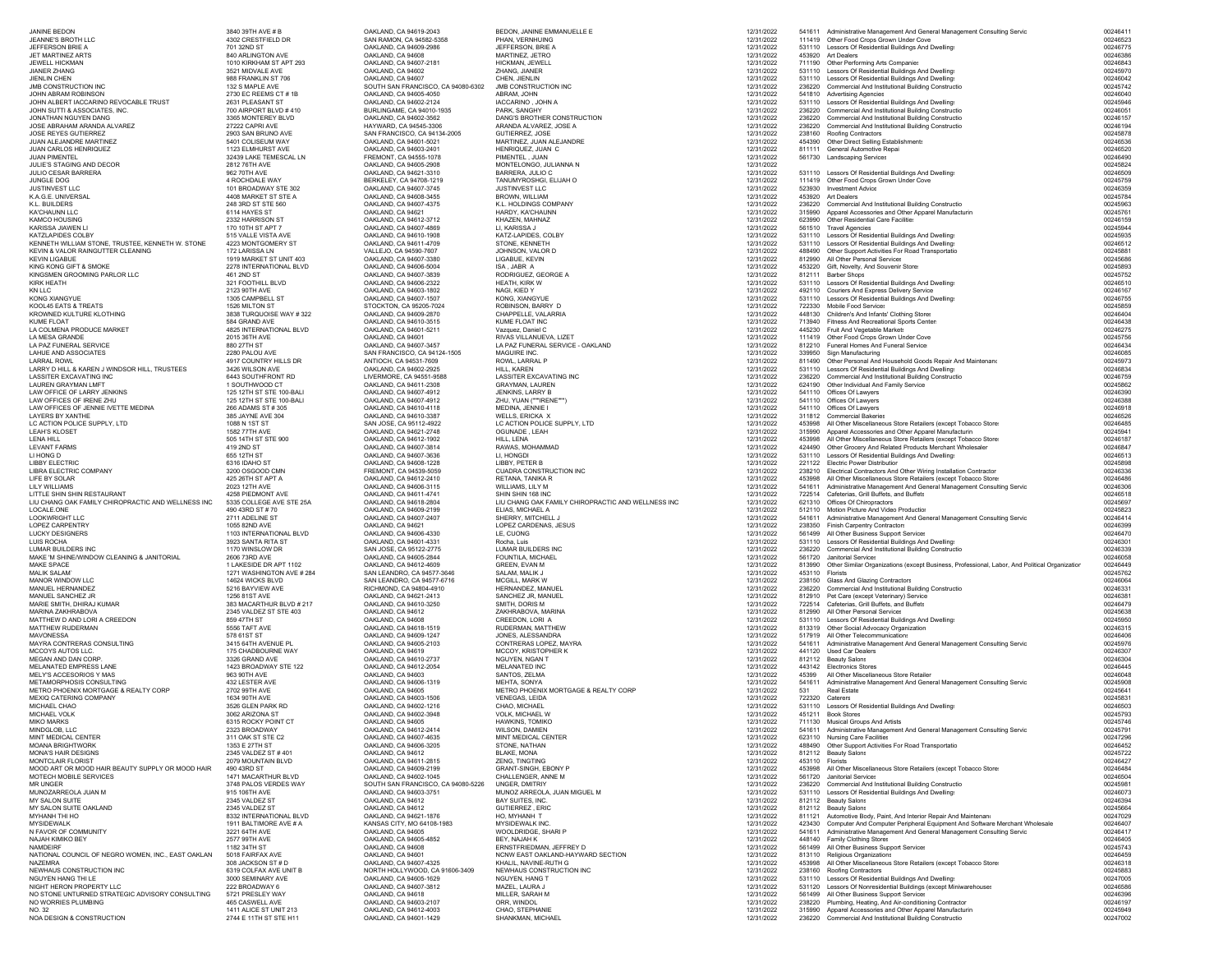| OAK FUEGO LLC                                                               | 9959 INTERNATIONAL BLVD                            | OAKLAND, CA 94603-2513                                | VILCHIS, HECTOR G                                                                     | 12/31/2022               |        | 111419 Other Food Crops Grown Under Cove                                                                                                    | 00246431             |
|-----------------------------------------------------------------------------|----------------------------------------------------|-------------------------------------------------------|---------------------------------------------------------------------------------------|--------------------------|--------|---------------------------------------------------------------------------------------------------------------------------------------------|----------------------|
| OAK-CLEAN<br>OAKLAND PAWN SHOP                                              | 1333 50TH AVE<br>3431 FRUITVALE AVE                | OAKLAND, CA 94601-5103<br>OAKLAND, CA 94602-2317      | CABRERA KAROLI<br>YEMEN WIRELESS, INC.                                                | 12/31/2022<br>12/31/2022 | 522298 | 561720 Janitorial Services<br>All Other Nondepository Credit Intermediatio                                                                  | 00245806<br>00246216 |
| OAKLAND SPIDERS                                                             | 50 UNIVERSITY AVE STE 144                          | LOS GATOS, CA 95030-6028                              | STEARNS, JACKSON                                                                      | 12/31/2022               |        | 711130 Musical Groups And Artists                                                                                                           | 00246423             |
| <b>ODD SHAPE</b><br>OISZE ALICE CHAN                                        | 1232 FRUITVALE AVE<br>801 FRANKLIN ST 1107         | OAKLAND, CA 94601-2926<br>OAKLAND, CA 94607-4236      | LUJAN, KAREN<br>CHAN, OISZE ALICE                                                     | 12/31/2022<br>12/31/2022 |        | 722514 Cafeterias, Grill Buffets, and Buffets                                                                                               | 00246319<br>00245924 |
| OLSEN JESSE                                                                 | 2548 24TH AVE                                      | OAKLAND, CA 94601-1250                                | OLSEN, JESSE                                                                          | 12/31/2022               |        | 531110 Lessors Of Residential Buildings And Dwelling:<br>531110 Lessors Of Residential Buildings And Dwelling:                              | 00245853             |
| OMAR PASHA                                                                  | 2524 76TH AVE                                      | OAKLAND, CA 94605-2806                                | PASHA, OMAR                                                                           | 12/31/2022               |        | 711130 Musical Groups And Artists                                                                                                           | 00245634             |
| ON THE ROAD SOLUTIONS LLC<br>ONE VILLAGE SPORTS, INC                        | 201 13TH ST # 1826<br>7806 SURREY LN               | OAKLAND, CA 94604-5674<br>OAKLAND, CA 94605-3819      | NEAL, DEBORAH<br>ONE VILLAGE SPORTS, INC                                              | 12/31/2022<br>12/31/2022 |        | 484110 General Freight Trucking, Loca<br>611620 Sports And Recreation Instruction                                                           | 00246028<br>00246475 |
| ORIGEN 32                                                                   | 3301 E 12TH ST # B322                              | OAKLAND, CA 94601-2948                                | LEVARO SANCHEZ, JOSE A                                                                | 12/31/2022               |        | 443142 Electronics Stores                                                                                                                   | 00245804             |
| ORTIZ V HANDYMAN SERVICES<br>OSCAR HERNANDEZ                                | 9331 B ST<br>3807 MARION AVE                       | OAKLAND, CA 94603-1437<br>OAKLAND, CA 94619           | ORTIZ-TAVERAS, VALENY<br>HERNANDEZ, OSCAR                                             | 12/31/2022               |        | 236118 Residential Remodeler                                                                                                                | 00245787<br>00245714 |
| PACHAS AFGHAN BREAKFAST                                                     | 1015 CLAY ST                                       | OAKLAND, CA 94607-4025                                | HAMIDI, SONILA                                                                        | 12/31/2022<br>12/31/2022 |        | 236220 Commercial And Institutional Building Constructio<br>111419 Other Food Crops Grown Under Cove                                        | 00246432             |
| PAK WING CHAN                                                               | 6520 MANILA AVE 2                                  | EL CERRITO, CA 94530-2352                             | CHAN, PAK W                                                                           | 12/31/2022               |        | 238210 Electrical Contractors And Other Wiring Installation Contractor                                                                      | 00245951             |
| PALMS MEDITERRANEAN RESTAURANT, INC<br>PAMELA PALMA                         | 10 HEGENBERGER RD<br>380 63RD ST                   | OAKLAND, CA 94621-1406<br>OAKLAND, CA 94618-1256      | PALMS MEDITERRANEAN RESTAURANT, INC<br>PALMA, PAMELA                                  | 12/31/2022<br>12/31/2022 |        | 722514 Cafeterias, Grill Buffets, and Buffets<br>624410 Child Day Care Services                                                             | 00245902<br>00246202 |
| PARNALL TRUST AND ESTATE LAW, PC                                            | 880 44TH ST                                        | OAKLAND, CA 94608-3402                                | PARNALL TRUST AND ESTATE LAW, PC                                                      | 12/31/2022               |        | 541110 Offices Of Lawvers                                                                                                                   | 00245803             |
| PATCHWORKS FILMS                                                            | 763 55TH ST                                        | OAKLAND, CA 94609-1603                                | JARMEL, MARCIA                                                                        | 12/31/2022               | 512110 | Motion Picture And Video Production                                                                                                         | 00245821<br>00246773 |
| PAVE PREVENTION INC<br>PERKINS EASTMAN ARCHITECTS, D.P.C.                   | 3320 W EASTWOOD AVE<br>1212 BROADWAY STE 1000      | CHICAGO, IL 60625-5304<br>OAKLAND, CA 94612-1812      | LIMAS, ARLENE<br>PERKINS EASTMAN ARCHITECTS, D.P.C.                                   | 12/31/2022<br>12/31/2022 |        | 541611 Administrative Management And General Management Consulting Servic<br>541310 Architectural Services                                  | 00246421             |
| PERSIAN NIGHTS INC                                                          | 248 GRAND AVE                                      | OAKLAND, CA 94610-4724                                | PERSIAN NIGHTS                                                                        | 12/31/2022               |        | 722514 Cafeterias, Grill Buffets, and Buffets                                                                                               | 00246477             |
| PETE VILLASENOR ART<br>PETER LU                                             | 3269 MAPLE AVE<br>1323 E 31ST ST                   | OAKLAND, CA 94602<br>OAKLAND, CA 94602-1016           | VILLASENOR, PEDRO A<br>LU. PETFR                                                      | 12/31/2022<br>12/31/2022 |        | 453920 Art Dealers<br>531110 Lessors Of Residential Buildings And Dwelling:                                                                 | 00246855<br>00246496 |
| PETRO-ANALYTICAL, INC.                                                      | 63 DIABLO VIEW DR                                  | ORINDA, CA 94563-1525                                 | PETRO-ANALYTICAL, INC.                                                                | 12/31/2022               | 238990 | All Other Specialty Trade Contractor                                                                                                        | 00245801             |
| PH RENOVATIONS<br>PING KUEN CONSTRUCTION INC.                               | 1256 SHERRY CT<br>2349 E22ND ST                    | SAN LEANDRO, CA 94577-6824<br>OAKLAND, CA 94601       | HO, PING<br>LEUNG, JIMMY                                                              | 12/31/2022<br>12/31/2022 |        | 236220 Commercial And Institutional Building Constructio<br>236220 Commercial And Institutional Building Constructio                        | 00245788<br>00245636 |
| PIZZA PRO                                                                   | 9824 INTERNATIONAL BLVD                            | OAKLAND, CA 94603-2512                                | IBRAHIM, GHASSAN                                                                      | 12/31/2022               | 722514 | Cafeterias, Grill Buffets, and Buffets                                                                                                      | 00245651             |
| PLUMP RECORDS LLC                                                           | 11303 ETTRICK ST                                   | OAKLAND, CA 94605-5533                                | KNAPP, KEVIN B                                                                        | 12/31/2022               |        | 453998 All Other Miscellaneous Store Retailers (except Tobacco Store:                                                                       | 00246481             |
| POINT BEACH PRODUCTIONS<br>PREMIER                                          | 2635 MAGNOLIA ST<br>1999 HARRISON ST #18TH FLOOR   | OAKLAND, CA 94607-2448<br>OAKLAND, CA 94612-3520      | <b>BEHRENS, JOHN</b><br>LAPORTE, TERRY                                                | 12/31/2022<br>12/31/2022 |        | 812990 All Other Personal Services<br>541110 Offices Of Lawvers                                                                             | 00245812<br>00245832 |
| PRISTINE BUILDERS GROUP                                                     | 87 PLATA CT                                        | NOVATO, CA 94947-3731                                 | MULCAHY, ROSS                                                                         | 12/31/2022               |        | 236220 Commercial And Institutional Building Constructio                                                                                    | 00245967             |
| PRO AUTO<br>PROFESSIONAL FIRE SAFETY INC                                    | 425 HARRISON ST<br>467 HELEN AVE                   | OAKLAND, CA 94607-4117<br>TRACY, CA 95376-2107        | TAM, TAK CHO<br>PROFESSIONAL FIRE SAFETY INC                                          | 12/31/2022<br>12/31/2022 |        | 811121 Automotive Body, Paint, And Interior Repair And Maintenano<br>922160 Fire Protection                                                 | 00245916<br>00246498 |
| PROFIT CO LLC                                                               | 490 43RD ST # 1010                                 | OAKLAND, CA 94609-2199                                | TORRES. NICHOLAS A                                                                    | 12/31/2022               |        | 448140 Family Clothing Stores                                                                                                               | 00245701             |
| PROQUAD CRAFT                                                               | 2439 MARTIN LUTHER KING JR WAY                     | BERKELEY, CA 94704-1919                               | MCGILLVERY, EGYPTSIA M<br>HERRERA, LAURA                                              | 12/31/2022               |        | 448140 Family Clothing Stores                                                                                                               | 00245635<br>00246463 |
| PUBLIC RESEARCH PROJECTS<br><b>PUURO</b>                                    | 1893 ALCATRAZ AVE UNIT C<br>33 MERRIEWOOD CIR      | BERKELEY, CA 94703-2714<br>OAKLAND, CA 94611          | AKERSTROM-KEKKONEN, KIRA S                                                            | 12/31/2022<br>12/31/2022 |        | 541720 Research And Development In The Social Sciences And Humanitie<br>445230 Fruit And Vegetable Markets                                  | 00246428             |
| QER TAHE REAL PROPERTIES, LLC                                               | 5914 INTERNATIONAL BLVD                            | OAKLAND, CA 94621-4203                                | ALI, ABDUL                                                                            | 12/31/2022               |        | 531120 Lessors Of Nonresidential Buildings (except Miniwarehouse:                                                                           | 00246160             |
| R B TRAVIS<br>R-CAL I, LLC #00208684                                        | 575 LEISURE ST<br>111 DIABLO DR                    | LIVERMORE, CA 94551-5148<br>OAKLAND, CA 94611-1119    | INC. BOLT ACQUIRECO<br>MORLEY, JARED                                                  | 12/31/2022<br>12/31/2022 |        | 236220 Commercial And Institutional Building Constructio<br>517911 Telecommunications Resellers                                             | 00246308<br>00245928 |
| RAINBOW FLOWER SHOP                                                         | 304 10TH ST                                        | OAKLAND, CA 94607-4214                                | ZHU, JIANLING                                                                         | 12/31/2022               |        | 453110 Florists                                                                                                                             | 00245954             |
| RAINBOWS IN THE CLOUDS                                                      | 2326 COLOMA ST<br>1212 87TH AVE                    | OAKLAND, CA 94602-2314                                | SAUNDERS PEAL, COURTNEY<br>CARRILLO, ANTONIO T                                        | 12/31/2022               |        | 812990 All Other Personal Services                                                                                                          | 00245661             |
| RAMIREZ DUCT CLEANING<br>REAL DREAM MUSIC                                   | 5378 BOYD AVE                                      | OAKLAND, CA 94621-1616<br>OAKLAND, CA 94618           | ELMAN, PETER                                                                          | 12/31/2022<br>12/31/2022 | 238290 | Other Building Equipment Contractor:<br>611610 Fine Arts Schools                                                                            | 00245658<br>00245855 |
| REAL ROYALT DESSERTS                                                        | 2226 DASHWOOD AVE                                  | OAKLAND, CA 94605-2725                                | RICHARDSON, TCCOLA J                                                                  | 12/31/2022               |        | 311812 Commercial Bakeries                                                                                                                  | 00245826             |
| REALTIME CONSULTING, LLC<br>REASON FOR THINGS LLC                           | 1401 21ST ST STE R<br>100 LARISSA LN               | SACRAMENTO, CA 95811-5226<br>VALLEJO, CA 94590-7602   | MADDOX, SARAH<br>REASON, JESSICA                                                      | 12/31/2022<br>12/31/2022 | 541611 | Administrative Management And General Management Consulting Servic<br>453998 All Other Miscellaneous Store Retailers (except Tobacco Store: | 00246186<br>00245702 |
| REBECCA STUDER                                                              | 980 21ST ST                                        | OAKLAND, CA 94607-3364                                | STUDER, REBECCA M                                                                     | 12/31/2022               |        | 624190 Other Individual And Family Service                                                                                                  | 00246853             |
| RED-D-ARC WELDERENTALS                                                      | 2211 FREDERICK ST                                  | OAKLAND, CA 94606-5335                                | RED-D-ARC INC                                                                         | 12/31/2022               | 532490 | Other Commercial And Industrial Machinery And Equipment Rental And Leasir                                                                   | 00245807             |
| RELENTLESS CLEANING SERVICES<br>REPAIRED NATIONS COOPERATIVE INC            | 1412 W TOKAY ST<br>2492 65TH AVE                   | LODI, CA 95242-3573<br>OAKLAND, CA 94605-1907         | GONZALEZ, CRYSTAL<br>REPAIRED NATIONS COOPERATIVE INC                                 | 12/31/2022<br>12/31/2022 |        | 561720 Janitorial Services<br>813990 Other Similar Organizations (except Business, Professional, Labor, And Political Organization          | 00246447<br>00247046 |
| RESIDENTIAL WALL SYSTEMS                                                    | 1992 NATIONAL AVE                                  | HAYWARD, CA 94545-1710                                | FLASH PLASTERING, INC.                                                                | 12/31/2022               | 238310 | Drywall And Insulation Contractors                                                                                                          | 00246325             |
| REVOLT SILKSCREEN<br>REY&T BUILDING CLEANING SERVICE                        | 2404 MANDELA PKWY<br>2624 FOOTHILL BLVD APT 305    | OAKLAND, CA 94607-1739<br>OAKLAND, CA 94601-1790      | CARTAGENA, FRANKLIN<br>TORRES GOMEZ. REYNA M                                          | 12/31/2022<br>12/31/2022 |        | 315990 Apparel Accessories and Other Apparel Manufacturin<br>561720 Janitorial Services                                                     | 00246384<br>00246395 |
| RICARDO A. SISNEROS                                                         | 3002 GALINDO ST                                    | OAKLAND, CA 94601                                     | SISNEROS, RICARDO A                                                                   | 12/31/2022               |        | 561499 All Other Business Support Services                                                                                                  | 00245768             |
| RICHARD ALAN PRINGLE                                                        | 1216 LOMITAS AVE                                   | LIVERMORE, CA 94550-6440                              | PRINGLE, RICK A                                                                       | 12/31/2022               |        | 236220 Commercial And Institutional Building Constructio                                                                                    | 00245727<br>00245867 |
| RISA AMARIS SWARN<br>RODERICK CAMPBELL CONSULTING, LLC                      | 641 56TH ST<br>2900 14TH AVE #108                  | OAKLAND, CA 94609<br>OAKLAND, CA 94606-3277           | SWARN, RISA A<br>CAMPBELL, RODERICK A                                                 | 12/31/2022<br>12/31/2022 |        | 541430 Graphic Design Services<br>541611 Administrative Management And General Management Consulting Servic                                 | 00246410             |
| ROMANTIC SERENADE FASHIONS                                                  | 409 38TH ST APT 202                                | OAKLAND, CA 94609-2758                                | BERGMANN, STEPHANIE A                                                                 | 12/31/2022               |        | 315990 Apparel Accessories and Other Apparel Manufacturin                                                                                   | 00245903             |
| ROSA GRANVILLE & ASSOCIATES<br>ROSALIA SANSON LMFT                          | 1125 E 18TH ST APT 2<br>1612 80TH AVE              | OAKLAND, CA 94606-3832<br>OAKLAND, CA 94621           | GRANVILLE, ROSA M<br><b>BENAVIDES, ERMES A</b>                                        | 12/31/2022<br>12/31/2022 |        | 923120 Administration Of Public Health Program:<br>624190 Other Individual And Family Service                                               | 00245765<br>00245790 |
| <b>RS COMPANY</b>                                                           | 1900 BATES AVE STE L                               | CONCORD, CA 94520-8557                                | HARDESTY, LARRY R                                                                     | 12/31/2022               |        | 236220 Commercial And Institutional Building Constructio                                                                                    | 00247042             |
| RUDE STUDIOS<br>S.Y.N                                                       | 2000 CRYSTAL SPRINGS RD 2024<br>1843 E 25TH ST # 2 | SAN BRUNO, CA 94066-4617<br>OAKLAND, CA 94606-3363    | AUGUSTE, ASHLEY<br>ANTOINE, KHRISTAN                                                  | 12/31/2022<br>12/31/2022 |        | 541922 Commercial Photography<br>315990 Apparel Accessories and Other Apparel Manufacturin                                                  | 00246465<br>00246524 |
| SALVADOR ERIKA                                                              | 1222 70TH AVE                                      | OAKLAND, CA 94621-3218                                | SALVADOR, ERIKA V                                                                     | 12/31/2022               |        | 531110 Lessors Of Residential Buildings And Dwelling:                                                                                       | 00246217             |
| SAM CLEANING SOLUTION                                                       | 1618 6TH AVE APT 7                                 | OAKLAND, CA 94606-2485                                | ASSEFA, MULUSEW T                                                                     | 12/31/2022               |        | 561720 Janitorial Services                                                                                                                  | 00245868             |
| SANDRA DER<br>SANJEEV SHAKYA                                                | 5907 CHABOT RD<br>5325 ADELINE ST                  | OAKLAND, CA 94618-1252<br>OAKLAND, CA 94608, UNIT #25 | DER, SANDRA L<br>SHAKYA, SANJEEV                                                      | 12/31/2022<br>12/31/2022 |        | 561499 All Other Business Support Services<br>445230 Fruit And Vegetable Markets                                                            | 00247421<br>00246166 |
| SARAH & RAHSAAN YOUNG                                                       | 222 TUNIS RD                                       | OAKLAND, CA 94603                                     | YOUNG, SARAH                                                                          | 12/31/2022               |        | 531110 Lessors Of Residential Buildings And Dwelling:                                                                                       | 00245952             |
| SARAH KRASNY<br>SATURN CAFE                                                 | 2459 BURLINGTON ST<br>5333 ADELINE ST              | OAKLAND, CA 94602<br>EMERYVILLE, CA 94608-3116        | KRASNY, SARAH<br>QUINTERO, ERNESTO                                                    | 12/31/2022<br>12/31/2022 |        | 531110 Lessors Of Residential Buildings And Dwelling:<br>722514 Cafeterias, Grill Buffets, and Buffets                                      | 00245927<br>00246761 |
| SCOTT TOMLINSON                                                             | 2027 5TH AVE                                       | OAKLAND, CA 94606-1906                                | TOMLINSON, SCOTT                                                                      | 12/31/2022               |        | 531110 Lessors Of Residential Buildings And Dwelling:                                                                                       | 00246622             |
| SCOTTYS DELIVERY SERVICE                                                    | 2701 106TH AVE                                     | OAKLAND, CA 94605                                     | SCOTT, MICHAEL A                                                                      | 12/31/2022               |        | 492110 Couriers And Express Delivery Service                                                                                                | 00245688<br>00246019 |
| SD ENTERPRISE LLC<br>SELECT PHYSICAL THERAPY                                | 2330 WEBSTER ST APT 617<br>3300 WEBSTER ST STE 703 | OAKLAND, CA 94612-3116<br>OAKLAND, CA 94609-3122      | DIXON, SARIYA M<br>SELECT CAL PHYSICAL THERAPY, PC                                    | 12/31/2022<br>12/31/2022 | 7213   | Rooming And Boarding House<br>621999 All Other Miscellaneous Ambulatory Health Care Service                                                 | 00245665             |
| SENECA FAMILY OF AGENCIES                                                   | 8945 GOLF LINKS RD                                 | OAKLAND, CA 94605-4124                                | SENECA FAMILY OF AGENCIES                                                             | 12/31/2022               |        | 813110 Religious Organizations                                                                                                              | 00246208             |
| SERIAL MATERIAL<br>SG PIEDMONT HIDEOUT LLC                                  | 1634 7TH ST<br>3400 PIEDMONT AVE                   | OAKLAND, CA 94607-1314<br>OAKLAND, CA 94611-5408      | DE MELLO, JEANETTE N<br>SHAMSZAD, DAVID                                               | 12/31/2022<br>12/31/2022 |        | 448190 Other Clothing Stores<br>531110 Lessors Of Residential Buildings And Dwelling:                                                       | 00245889<br>00246233 |
| SHAUM MEHRA CONSTRUCTION                                                    | 1143 SHRADER ST                                    | SAN FRANCISCO, CA 94117-4216                          | MEHRA, SHAUM                                                                          | 12/31/2022               |        | 236220 Commercial And Institutional Building Constructio                                                                                    | 00245691             |
| SHELAGH LITTLE<br>SILVA'S CONSTRUCTION                                      | 1 COURAGEOUS CT<br>8811 SYRACUSE AVE               | ALAMEDA, CA 94501-1054<br>ANAHEIM, CA 92804-6228      | LITTLE, SHELAGH H<br>SILVA, OSCAR                                                     | 12/31/2022<br>12/31/2022 |        | 541611 Administrative Management And General Management Consulting Servic<br>236220 Commercial And Institutional Building Constructio       | 00246774<br>00245745 |
| SILVER TONGUE GOODS                                                         | 940 WOOD ST                                        | OAKLAND, CA 94607-1312                                | GETTER, JESSICA R                                                                     | 12/31/2022               |        | 339910 Jewelry and Silverware Manufacturin                                                                                                  | 00245873             |
| SMALL BOX STOREFRONT                                                        | 2415 11TH AVE                                      | OAKLAND, CA 94606-2713                                | LY, VERONICA                                                                          | 12/31/2022               |        | 453998 All Other Miscellaneous Store Retailers (except Tobacco Store:                                                                       | 00245817             |
| <b>SNJ KREATIONZ</b><br>SONAM DUPGYAL                                       | 1497 73RD AVE<br>5100 ROOSEVELT AVE                | OAKLAND, CA 94621<br>RICHMOND, CA 94805-1925          | HENDRIX, STEPHANIE<br>DUPGYAL, SONAM                                                  | 12/31/2022<br>12/31/2022 |        | 315990 Apparel Accessories and Other Apparel Manufacturin<br>238220 Plumbing, Heating, And Air-conditioning Contractor                      | 00246382<br>00246348 |
| SPOTLIGHT ELECTRIC                                                          | 3001 BRIDGEWAY #304                                | SAUSALITO, CA 94965-1408                              | ALEXANDRINO, WENDERSON                                                                | 12/31/2022               |        | 238210 Electrical Contractors And Other Wiring Installation Contractor                                                                      | 00246251             |
| SQVADRON LLC<br><b>STASIS BUILDING</b>                                      | 351 LESTER AVE APT 2C<br>1265 65TH ST              | OAKLAND, CA 94606-1390<br>EMERYVILLE, CA 94608-1110   | STINGLEY, DARRYL L<br>BURDA, CULLEN                                                   | 12/31/2022<br>12/31/2022 |        | 315990 Apparel Accessories and Other Apparel Manufacturin<br>236220 Commercial And Institutional Building Construction                      | 00245700<br>00246346 |
| STELLA COURIER                                                              | 565 ELLIS ST APT -B                                | SAN FRANCISCO, CA 94109-8140                          | SILYAN, RAMY                                                                          | 12/31/2022               |        | 492110 Couriers And Express Delivery Service                                                                                                | 00247357             |
| STEPHANIE G. STAHLBERG                                                      | 1186 CRANDANO CT                                   | SUNNYVALE, CA 94087-2005                              | STAHLBERG, STEPHANIE G                                                                | 12/31/2022               |        | 541611 Administrative Management And General Management Consulting Servic                                                                   | 00246416             |
| STEPHEN PAPPAS<br>STEPHEN WOO IMAGES                                        | 24581 DEFENDER GRADE RD<br>10 N HILL CT            | PIONEER, CA 95666<br>OAKLAND, CA 94618-2305           | PAPPAS ENERGY INC.<br>WOO, STEPHEN                                                    | 12/31/2022<br>12/31/2022 |        | 221122 Electric Power Distribution<br>541922 Commercial Photography                                                                         | 00246424<br>00246450 |
| STEVEN L SWANSON CONCRETE CONTRACTOR                                        | 1743 MARY DR                                       | PLEASANT HILL, CA 94523-2234                          | SWANSON, STEVEN                                                                       | 12/31/2022               |        | 238140 Masonry Contractors                                                                                                                  | 00245758             |
| STRAUS DAVID AARON<br>SUDHA-ANDREA FARADAY                                  | 6008 CHELTON DR<br>4614 REDWOOD RD                 | OAKLAND, CA 94611-2427<br>OAKLAND, CA 94619-3157      | STRAUS, DAVID<br>FARADAY, ANDREA J                                                    | 12/31/2022<br>12/31/2022 |        | 531110 Lessors Of Residential Buildings And Dwelling:<br>621112 Offices Of Physicians, Mental Health Specialists                            | 00246760<br>00245915 |
| SUEZHEN HONG TRUST                                                          | 801 FRANKLIN ST 823                                | OAKLAND, CA 94607-4235                                | HONG, SUEZHEN                                                                         | 12/31/2022               |        | 531110 Lessors Of Residential Buildings And Dwelling:                                                                                       | 00246511             |
| SUGAR AND SPICE YONI STEAM SPA<br>SUITE G EXTRACTS LLC                      | 2315 VALDEZ ST 210<br>8378 BALDWIN ST STE E        | OAKLAND, CA 94612<br>OAKLAND, CA 94621-1907           | MACK-WILLIAMS, JUSTINA<br>GILL, HARTEJ S                                              | 12/31/2022<br>12/31/2022 |        | 812990 All Other Personal Services<br>4539 Other Miscellaneous Store Retailer                                                               | 00245782<br>00246666 |
| SUMMERS BROTHERS ENTERTAINMENT INC                                          | 526 8TH ST                                         | OAKLAND, CA 94607-3904                                | SUMMERS, RICARDO                                                                      | 12/31/2022               |        | 722410 Drinking Places (alcoholic Beverages                                                                                                 | 00245920             |
| SUNRISE TRANSPORTATION                                                      | 1202 51ST AVE                                      | OAKLAND, CA 94601                                     | BATISTA, JOSHUA M                                                                     | 12/31/2022               |        | 485999 All Other Transit And Ground Passenger Transportatio                                                                                 | 00245741             |
| SUNSHINE ROOFING<br>SUNWEST ENGINEERING CONSTRUCTORS, INC.                  | 740 JACK LONDON DR<br>4780 CHEYENNE WAY            | VALLEJO CA 94589-1973<br>CHINO, CA 91710-5531         | REYES, JULIO A<br>SUNWEST ENGINEERING CONSTRUCTORS, INC.                              | 12/31/2022<br>12/31/2022 |        | 238160 Roofing Contractors<br>238990 All Other Specialty Trade Contractor:                                                                  | 00245968<br>00246990 |
| SUPER GALING                                                                | 651 N BROAD ST # 205                               | MIDDLETOWN, DE 19709-6402                             | ORTIZ-LUIS, LARISSE-ANN Y                                                             | 12/31/2022               |        | 111419 Other Food Crops Grown Under Cove                                                                                                    | 00245942             |
| <b>SWEARINGEN INDIA</b><br>T&C ELECTRICAL INC                               | 3571 HARPER ST<br>163 W MOLTKE ST                  | OAKLAND, CA 94601<br>DALY CITY, CA 94014-2235         | SWEARINGEN, INDIA<br>T&C ELECTRICAL INC                                               | 12/31/2022<br>12/31/2022 |        | 531110 Lessors Of Residential Buildings And Dwelling:<br>238210 Electrical Contractors And Other Wiring Installation Contractor             | 00246038<br>00245900 |
| <b>TACOS SINCERO</b>                                                        | 3232 MAGNOLIA ST                                   | OAKLAND, CA 94608-4141                                | WONG, TAT C                                                                           | 12/31/2022               |        | 722320 Caterers                                                                                                                             | 00246400             |
| TANJAWI LLC                                                                 | 3039 SEMINARY AVE                                  | OAKLAND, CA 94605                                     | ELMASNAOUY, HICHAM                                                                    | 12/31/2022               |        | 445230 Fruit And Vegetable Market:                                                                                                          | 00246429             |
| TECH VALLEY CONSTRUCTION INC<br>TEENSWAG APPAREL                            | 2717 FLORENCE AVE<br>7206 ORRAL ST                 | SAN JOSE, CA 95127-2809<br>OAKLAND, CA 94621-3140     | ON, LONG T<br>SHAVIES, CHARLES                                                        | 12/31/2022<br>12/31/2022 |        | 236220 Commercial And Institutional Building Constructio<br>315990 Apparel Accessories and Other Apparel Manufacturin                       | 00246341<br>00245674 |
| THE 4*3 PERSPECTIVE                                                         | 569 63RD ST                                        | OAKLAND, CA 94609-1244                                | GARDNER, ALVA                                                                         | 12/31/2022               |        | 541611 Administrative Management And General Management Consulting Servic                                                                   | 00245723             |
| THE CIRCLE CHILDCARE LLC<br>THE DAISY HONG YU REVOCABLE LIVING TRUST, DATED | 1620 15TH ST<br>3516 HARPER ST                     | OAKLAND, CA 94607-1538<br>OAKLAND, CA 94601-3609      | GOMEZ, ISABEL M<br>DECEMBER 18, 2020, THE DAISY HONG YU REVOCABLE LIVING TRUST, DATED | 12/31/2022<br>12/31/2022 |        | 624410 Child Day Care Services<br>531110 Lessors Of Residential Buildings And Dwelling:                                                     | 00245680<br>00246266 |
| THE GARDEN SLOTH                                                            | 2029 11TH AVE                                      | OAKLAND, CA 94606                                     | LOMBOS, JOAN JANIS C                                                                  | 12/31/2022               |        | 453998 All Other Miscellaneous Store Retailers (except Tobacco Store:                                                                       | 00245974             |
|                                                                             |                                                    |                                                       |                                                                                       |                          |        |                                                                                                                                             |                      |